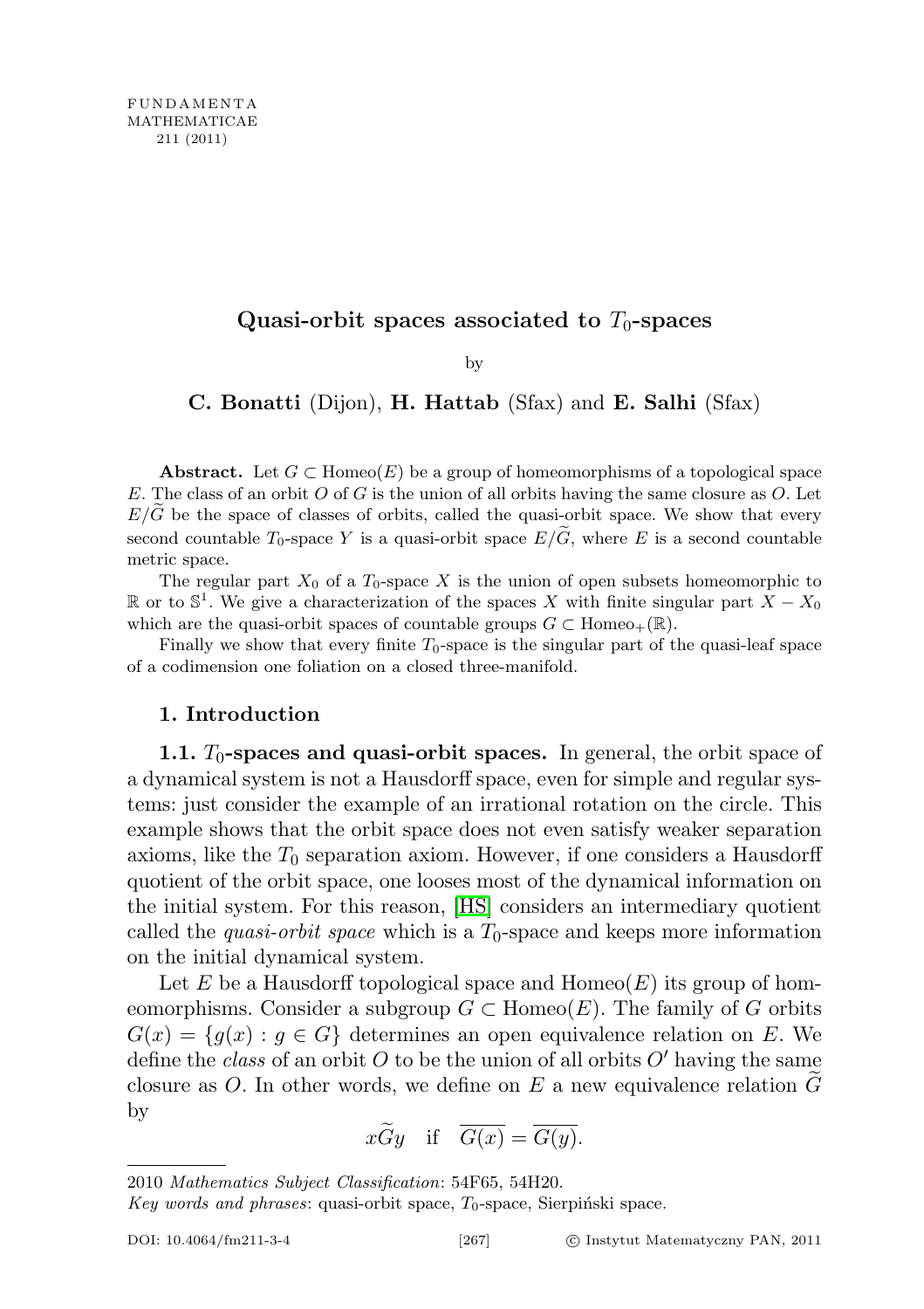Since the saturated sets, under G and under  $\widetilde{G}$ , of an open set are equal,  $\widetilde{G}$ is an open equivalence relation.

We denote by  $Z = E/G$  the space of orbits, and by  $X = E/\widetilde{G}$  the space of classes of orbits, called the *quasi-orbit space*. We denote by  $q : E \to Z$  and  $p: E \to X$  the canonical projections. The map  $\varphi: Z \to X$  which associates to each orbit its class is an onto quasi-homeomorphism  $(1)$ . According to [\[HS\]](#page-24-0), the quasi-orbit space X is a  $T_0$ -space.

The goal of this paper is to give some conditions for which a  $T_0$ -space X is homeomorphic to a quasi-orbit space. One of the main results of this paper is:

<span id="page-1-1"></span>THEOREM 1.1. Let X be a connected second countable  $T_0$ -space.

- (a) There exist a connected second countable metric space E and an abelian subgroup  $G$  of  $Homeo(E)$  such that  $X$  is homeomorphic to the quasi-orbit space  $E/G$ .
- (b) Assume moreover that  $X$  is finite. Then there are an integer n and a finitely generated abelian subgroup  $G \subset \text{Diff}^{\infty}(\mathbb{T}^n)$ , where  $\mathbb{T}^n$  is the n-torus, and an invariant set  $E \subset \mathbb{T}^n$  such that X is the quasi-orbit space of the action of G on E.

1.2. Countable groups of homeomorphisms of  $\mathbb{R}$ . Our second main result gives a characterization of the quasi-orbit spaces of countable subgroups of the group  $Homeo_+(\mathbb{R})$  of increasing homeomorphisms of the line  $\mathbb{R}$ . More precisely, if X is a  $T_0$ -space, we define the *regular part*  $X_0$  of X to be the union of all open subsets of X homeomorphic to  $\mathbb{R}$  or  $\mathbb{S}^1$ . The *singular* part of X is the complement  $X - X_0$ . Given a  $T_0$ -space X whose singular part is finite, Theorem [1.8](#page-4-0) below gives a necessary and sufficient condition for a  $T_0$ -space to be the quasi-orbit space  $\mathbb{R}/\tilde{G}$  of a countable subgroup  $G \subset \text{Homeo}_+(\mathbb{R})$ .

Before stating our condition, note that the regular part  $X_0$  of X has a simple interpretation if X is the quasi-orbit space  $\mathbb{R}/G$  of a countable subgroup  $G \subset \text{Homeo}_+(\mathbb{R})$ . An orbit  $G(x)$  is proper if it is locally closed; a proper orbit is *stable* if the stabilizer  $G_x$  fixes every point in a neighborhood  $|x-\varepsilon, x+\varepsilon|$ , for some  $\varepsilon > 0$ . In this case the projection  $p(|x-\varepsilon, x+\varepsilon|)$  is contained in the regular part  $X_0$ . According to [\[HS\]](#page-24-0),  $p^{-1}(X_0)$  is the union of all stable proper orbits.

Our description of the quasi-orbit spaces  $X$  of groups of homeomorphisms of  $\mathbb R$  consists in decomposing X into levels given by the notion of height of an orbit (or more generally of height of a point in an ordered space). We

<span id="page-1-0"></span><sup>(&</sup>lt;sup>1</sup>) A continuous map  $f: X \to Y$  between two topological spaces is called a quasi-hom*eomorphism* if the map which assigns to each open set  $V \subset Y$  the open set  $f^{-1}(V)$  is a bijective map.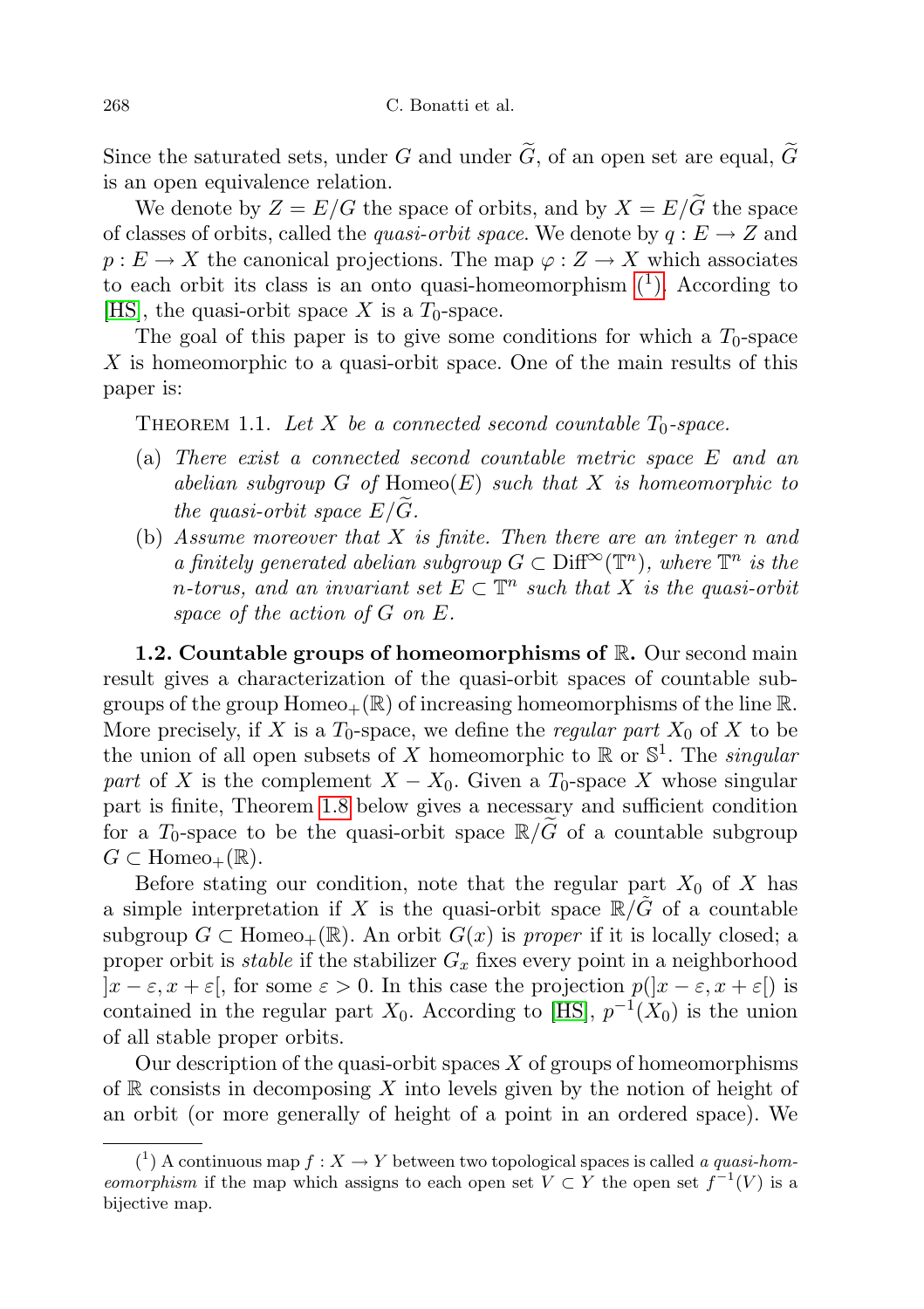will show that, for every level k, the relative position of points of height  $\geq k$ with respect to points of height  $k$  may be classified into five types. So, in order to state our main result, we will first recall the notion of height; then we will describe the five types. This will allow us to define the notion of admissible space. Finally, Theorem [1.8](#page-4-0) states that admissibility is equivalent to realisability as a quasi-orbit space.

**1.2.1.** Notion of height. Let  $(Y, \leq)$  be a partially ordered set. A chain of  $(Y, \leq)$  is a totally ordered subset of Y. Given an integer  $n \geq 0$ , we say that a point  $y \in Y$  has height  $ht(y) = n$  if  $n + 1$  is the upper bound of the cardinality of the chains of  $(Y, \leq)$  bounded by y. So a point y is minimal for  $\leq$  if ht(y) = 0. We say that Y has finite height ht(Y)  $\in$  N if ht(y) is defined for every  $y \in Y$  and  $\mathrm{ht}(Y) = \sup{\{\mathrm{ht}(y) : y \in Y\}}$ .

Let X be a  $T_0$ -space partially ordered by  $x \leq y$  if  $\overline{\{x\}} \subset \overline{\{y\}}$ . The regular part,  $X_0$ , of X is the interior of the subset of maximal elements for this order. Hence, if the singular part of  $X$  is finite, then the height of  $X$  is finite. For  $0 \leq k \leq \text{ht}(X)$ , we set

$$
X^k = \{ x \in X : \text{ht}(x) \le k \}.
$$

By convention we denote  $X^{-1} = \emptyset$ . Notice that each  $X^k$  is a closed subset of X.

For every  $A \subset X^0$  we denote  $X_A = \{x \in X - X^0 : \overline{\{x\}} \cap X^0 = A\}$ . By definition the sets  $X_A$  are pairwise disjoint, so that the family of nonempty  $X_A$  induces a partition of  $X - X^0$ .

Notice that every subset of  $X$  is equipped with the induced order. In particular, two elements in the regular part are incomparable.

**1.2.2.** Five types of position of  $X - X^0$  with respect to  $X^0$ .

- We say that X is of type  $\mathcal{T}_0$  if  $X = X^0$  and is the line R.
- We say that X is of type  $\mathcal{T}_1$  if  $X = X^0$  and is the circle  $\mathbb{S}^1$ .
- We say that X is *of type*  $\mathcal{T}_2$  if  $X^0$  is a single point.

We say that X is of type  $\mathcal{T}_3$  if  $X^0 - X_0$  is a finite set which is cyclically ordered, each point being connected to the next one either by an interval in  $X_0$  or by a connected component of  $X - X^0$ . A cyclic order on a set of two points has no real meaning, so we need to distinguish the case card $(X - X_0)$ = 2. For this reason we say that X is *of type*  $\mathcal{T}_3$  if it is of type  $\mathcal{T}_{3'}$  or  $\mathcal{T}_{3''}$ defined as follows:

DEFINITION 1.2. We say that X is of type  $\mathcal{T}_{3'}$  if  $\text{card}(X^0 - X_0) = k \geq 3$ and there is a cyclic indexation  $X^0 - X_0 = \{a_0, \ldots, a_i, \ldots, a_{k-1}\}, i \in \mathbb{Z}/k\mathbb{Z}$ such that, for every  $i$ , either

•  $X_{\{a_i, a_{i+1}\}} \neq \emptyset$  and  $X_{\{a_i, a_{i+1}\}}$  is a connected component of  $X - X^0$ , in which case we denote  $I_{i,i+1} = \emptyset$ ; or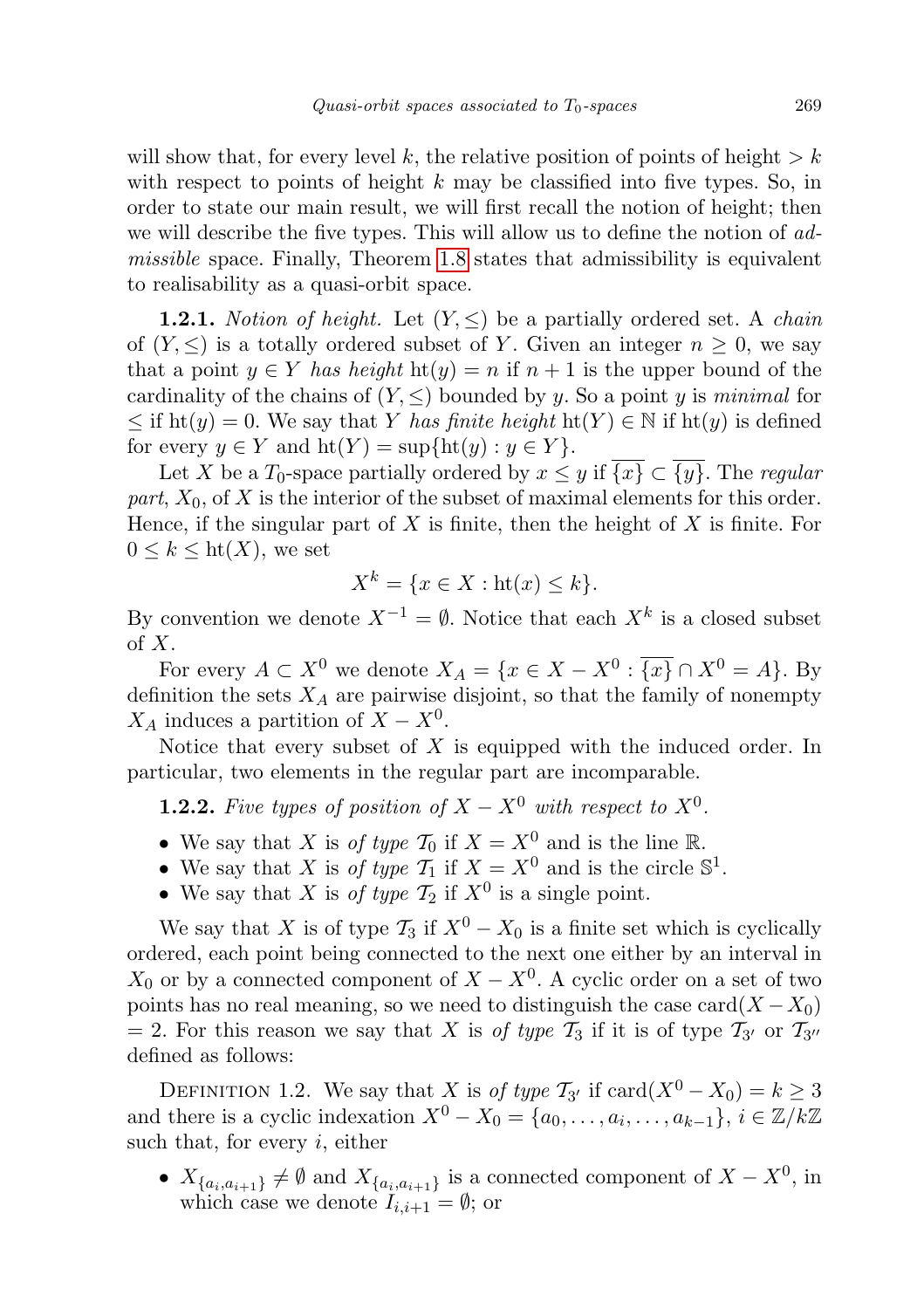•  $X_{\{a_i, a_{i+1}\}} = \emptyset$  and there is an interval  $I_{i,i+1} \subset X^0 \cap X_0$  whose closure  $\overline{I_{i,i+1}}$  is a segment with extremities  $a_i$  and  $a_{i+1}$ .

Furthermore,

$$
X - X^0 = \bigcup_{i \in \mathbb{Z}/k\mathbb{Z}} X_{\{a_i, a_{i+1}\}} \quad \text{and} \quad X^0 \cap X_0 = \bigcup_{i \in \mathbb{Z}/k\mathbb{Z}} I_{i, i+1}.
$$

DEFINITION 1.3. We say that X is of type  $T_{3''}$  if  $X^0 - X_0$  is a pair  ${a_0, a_1}$  and either

- $X_{\{a_0, a_1\}}$  consists of two different connected components of  $X X^0$ , in which case we denote  $I = \emptyset$ ; or
- $X_{\{a_0, a_1\}}$  is a connected component of  $X X^0$  and there is an interval  $I \subset X_0 \cap X^0$  whose closure is a segment with extremities  $a_0$  and  $a_1$ .

Moreover,  $X - X^0 = X_{\{a_0, a_1\}}$  and  $X^0 \cap X_0 = I$ .

We say that X is of type  $\mathcal{T}_4$  if  $X^0 - X_0$  is a finite ordered set such that each point is connected to the next one by either an interval in  $X_0$  or by a connected component of  $X - X^0$ . Moreover, there is either an interval in  $X_0$  or a connected component of  $X - X^0$  which is attached to the first and to the last point. We have to distinguish the case where  $X^0 - X_0$  is a single point, because the first and the last point are the same. For this reason we divide the type  $\mathcal{T}_4$  into two subtypes  $\mathcal{T}_{4}$  and  $\mathcal{T}_{4}$ .

DEFINITION 1.4. We say that X is of type  $\mathcal{T}_{4'}$  if  $\text{card}(X^0 - X_0) = k \geq 2$ and there is an indexation  $X^0 - X_0 = \{a_1, \ldots, a_i, \ldots, a_k\}, i \in \{1, \ldots, k\}$ such that:

- for every  $i \in \{1, \ldots, k-1\}$ , either
	- $X_{\{a_i, a_{i+1}\}} \neq \emptyset$  and  $X_{\{a_i, a_{i+1}\}}$  is a connected component of  $X X^0$ , in which case we denote  $I_{i,i+1} = \emptyset$ ; or
	- $X_{\{a_i, a_{i+1}\}}$  = ∅ and there is an interval  $I_{i,i+1}$  ⊂  $X^0 \cap X_0$  whose closure  $\overline{I_{i,i+1}}$  is a segment with extremities  $a_i$  and  $a_{i+1}$ .
- for every  $j \in \{1, k\}$ , either
	- $X_{\{a_j\}} \neq \emptyset$  and is a connected component of  $X X^0$ , in which case we denote  $I_j = \emptyset$ ; or
	- $X_{\{a_j\}} = \emptyset$  and there is an interval  $I_j \subset X^0 \cap X_0$  whose closure  $\overline{I}_j$  $(in X)$  is a semi-open interval (homeomorphic to  $[0, 1]$ ) whose extremity is  $a_i$ .

Furthermore,

$$
X - X^0 = X_{\{a_1\}} \cup X_{\{a_k\}} \cup \bigcup_{i=1}^{k-1} X_{\{a_i, a_{i+1}\}}, \quad X^0 \cap X_0 = I_1 \cup I_k \cup \bigcup_{i=1}^{k-1} I_{i, i+1}.
$$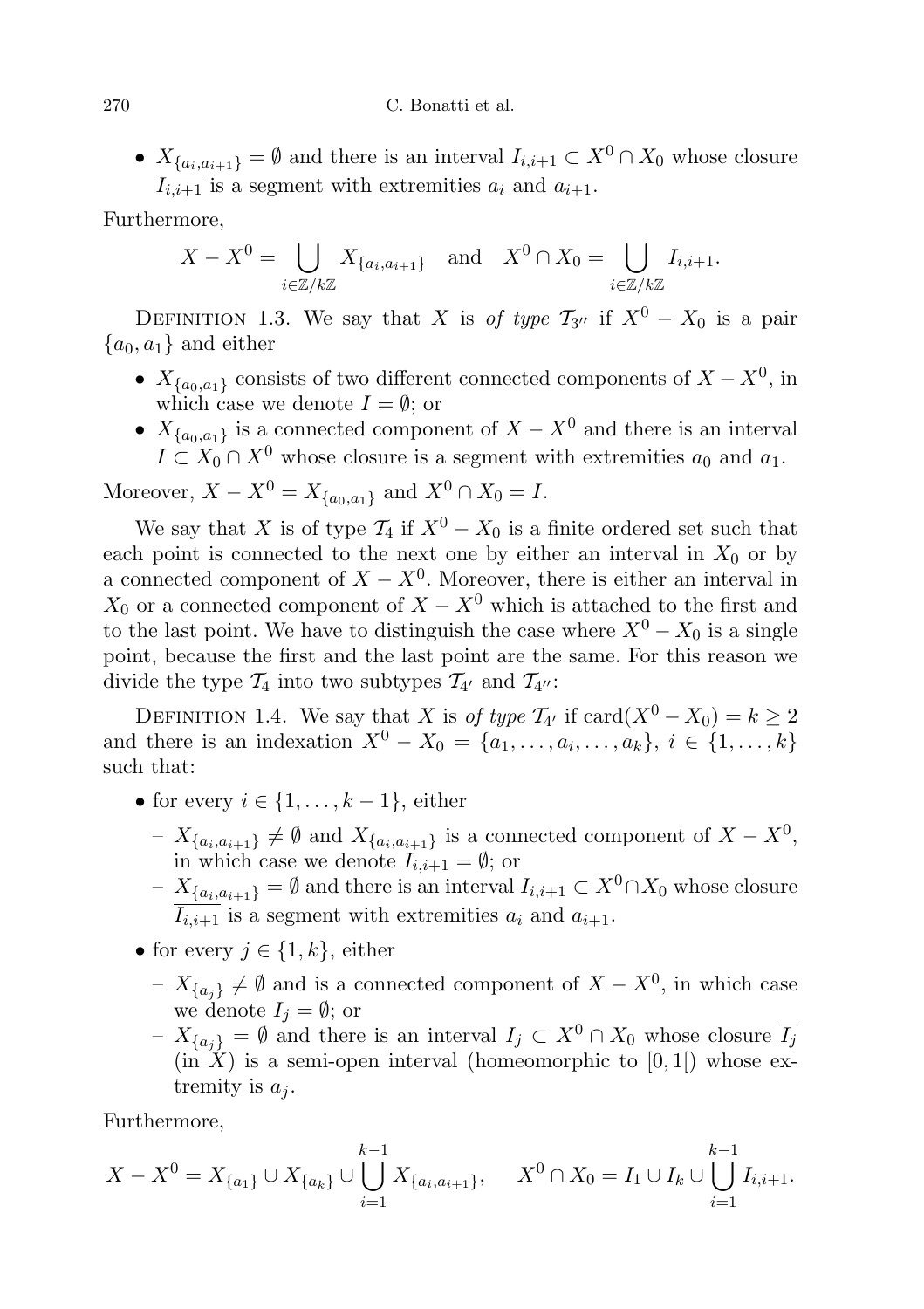DEFINITION 1.5. We say that X is of type  $\mathcal{T}_{4''}$  if  $X^0 - X_0$  is a singleton  ${a}$ ,  $X_{\{a\}}$  consists of connected components of  $X - X^0$ , and there is an interval  $I \subset X^0 \cap X_0$  whose closure  $\overline{I}$  in X is a semi-open interval whose extremity is a.

Moreover,  $X - X^0 = X_{\{a\}}$ , and  $X^0 \cap X_0 = I$ .

REMARK 1.6. If  $X_{\{a_i, a_{i+1}\}} = \emptyset$  and  $X_{\{a_{i-1}, a_i\}} = \emptyset$ , then  $a_i \in X_0$ . If  $X_{\{a_1\}} = \emptyset$  and  $X_{\{a_1, a_2\}} = \emptyset$ , then  $a_1 \in X_0$ . If  $X_{\{a_k\}} = \emptyset$  and  $X_{\{a_{k-1}, a_k\}} = \emptyset$ , then  $a_k \in X_0$ . These three implications contradict the definitions of the points  $a_i$ ,  $a_1$  and  $a_k$ . So

$$
X_{\{a_i, a_{i+1}\}} = \emptyset \Rightarrow X_{\{a_{i-1}, a_i\}} \neq \emptyset,
$$
  
\n
$$
X_{\{a_1\}} = \emptyset \Rightarrow X_{\{a_1, a_2\}} \neq \emptyset,
$$
  
\n
$$
X_{\{a_k\}} = \emptyset \Rightarrow X_{\{a_{k-1}, a_k\}} \neq \emptyset.
$$

**1.2.3.** Admissible  $T_0$ -spaces and quasi-orbit spaces

DEFINITION 1.7. We say that a  $T_0$ -space X is *admissible* if:

- X is connected and second countable;
- the singular part  $X X_0$  is finite; in particular X has finite height;
- every connected component Y of  $X X^k$ , for  $-1 \leq k \leq ht(X)$ , is of type  $\mathcal{T}_0$ ,  $\mathcal{T}_1$ ,  $\mathcal{T}_2$ ,  $\mathcal{T}_3$ , or  $\mathcal{T}_4$ ;
- whenever a connected component Y of  $X X^k$ , for  $0 \le k \le ht(X)$ , is of type  $\mathcal{T}_0$  or  $\mathcal{T}_4$ , and Z denotes the connected component of  $X - X^{k-1}$ containing Y, then Z is of type  $\mathcal{T}_2$ .

We can now state precisely our main result.

<span id="page-4-0"></span>THEOREM 1.8. A  $T_0$ -space X is homeomorphic to the quasi-orbit space  $\mathbb{R}/\tilde{G}$  of a finitely generated subgroup G of Homeo<sub>+</sub>( $\mathbb{R}$ ) if and only if X is admissible. Moreover, if X is admissible, then one can choose the group  $G$ to be abelian.

If G is a group of diffeomorphisms of  $\mathbb{R}$ , then we obtain the following results:

<span id="page-4-2"></span>THEOREM 1.9. If X is the quasi-orbit space of an abelian subgroup  $G \subset$  $\text{Diff}^2_+(\mathbb{R})$ , then  $\text{ht}(X) \leq 2$ . Moreover, if  $\text{ht}(X) = 2$ , then G is not finitely generated and it has an exceptional minimal set.

<span id="page-4-1"></span>THEOREM 1.10. If X is the quasi-orbit space of a subgroup  $G \subset \text{Diff}^{\omega}_{+}(\mathbb{R})$ , then  $\text{ht}(X) \leq 2$ .

1.3. Codimension one foliations. The study of codimension one transversally oriented foliations is closely related to the study of countable subgroups of  $Homeo_+(\mathbb{R})$ .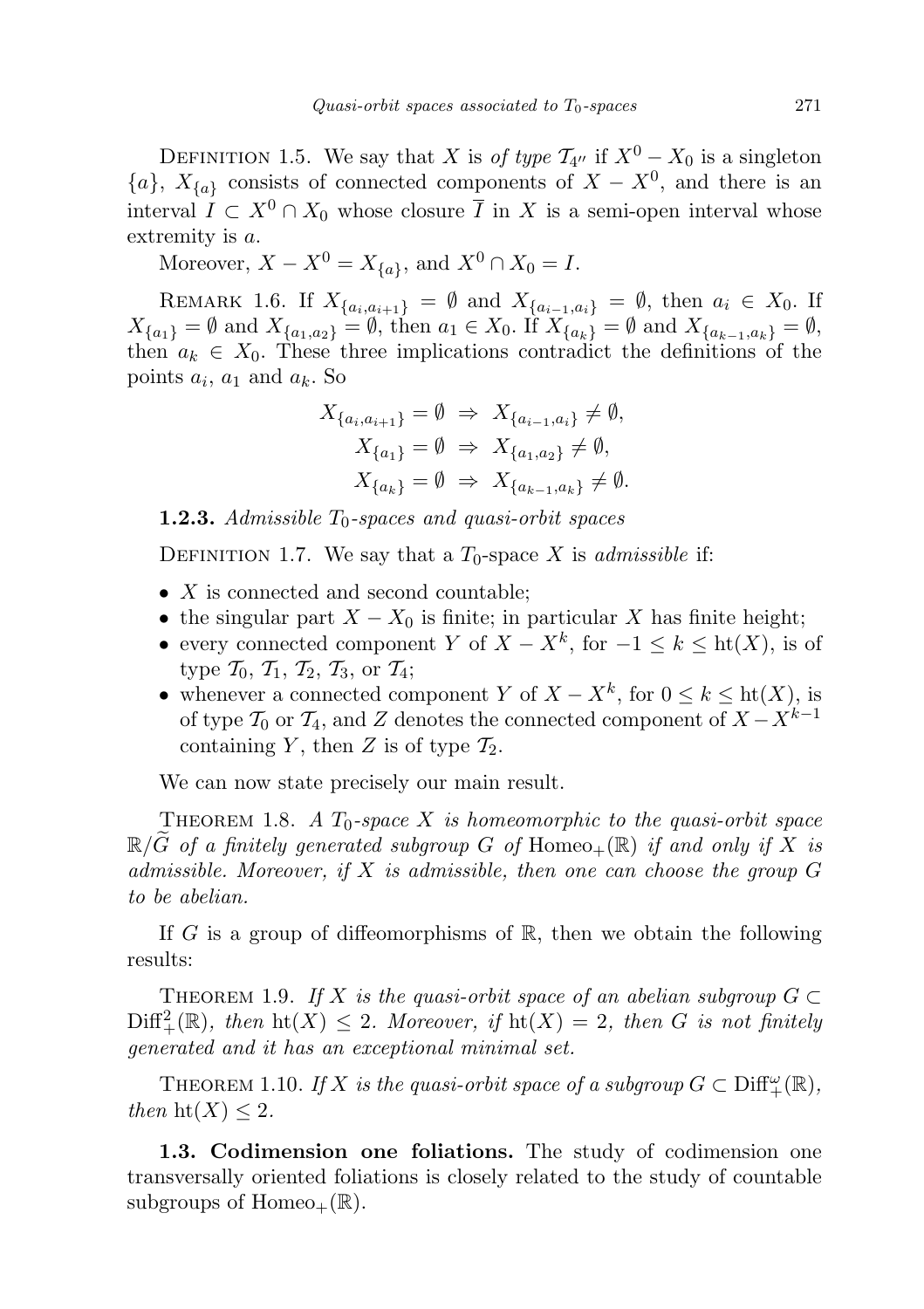If  $F$  is a transversally oriented codimension one foliation on a closed manifold  $M$ , then we define, in the same manner as for groups of homeomorphisms, the space  $Z = M/\mathcal{F}$  of leaves and the space  $X = M/\mathcal{F}$  of quasi-leaves. As in the case of subgroups of  $Homeo_+(\mathbb{R})$ , we define the regular part  $X_0$  of X to be the union of all open subsets of X homeomorphic to R or to  $\mathbb{S}^1$ . According to [\[BES\]](#page-24-1),  $p^{-1}(X_0)$  is the union of stable proper leaves. Without any condition on the space  $Y$ , we obtain the following result:

<span id="page-5-0"></span>THEOREM 1.11. Every connected finite  $T_0$ -space Y is homeomorphic to the singular part  $X - X_0$  of the quasi-leaf space X of a transversally oriented codimension one  $C^1$ -foliation  $\mathcal F$  on a closed three-manifold M.

We will prove a stronger statement, by induction on the height  $\mathrm{ht}(Y)$ :

<span id="page-5-1"></span>THEOREM 1.12. Every connected finite  $T_0$ -space Y is homeomorphic to the singular part  $X - X_0$  of the quasi-leaf space X of a transversally oriented codimension one  $C^1$ -foliation  $\mathcal F$  on a connected closed three-manifold M, satisfying the following condition: for each  $x \in Y$ , there is a closed transversal  $\gamma_x$  of F such that the class  $y \in Y$  of a leaf intersects  $\gamma_x$  if and only if  $x \subset \overline{y}$ . Furthermore, any component c of  $X_0$  is a circle which corresponds to stable proper leaves and there is a closed transversal  $\gamma_c$  of F which intersects every leaf of c in exactly one point.

2. Preliminaries. We recall some general notions which we will use in the rest of this paper.

Let  $\mathcal R$  be an equivalence relation on a topological space  $E$ . Throughout this paper we write  $\mathcal{R}(x)$  for the equivalence class of x and we call it the trajectory of x.

- (1) If  $A \subset E$ , the *saturation*  $\text{Sat}_{\mathcal{R}}(A)$  of A is the union of all trajectories meeting A. The subset A is called *saturated* (or *invariant*) if we have  $A = \text{Sat}_{\mathcal{R}}(A).$
- (2) The relation  $\mathcal R$  is called *open* if the saturation  $\text{Sat}_{\mathcal R}(O)$  of every open subset  $O$  is open. Equivalently, the natural (continuous) projection  $p: E \to E/\mathcal{R}$  is open.
- (3) The class  $Cl(T)$  of a trajectory T is the union of all trajectories  $T'$  having the same closure as T. We denote by  $\widetilde{\mathcal{R}}$  the equivalence relation on E defined by the classes of the trajectories of  $\mathcal{R}: x\mathcal{R}y$  if  $\mathcal{R}(x) = \mathcal{R}(y).$

Notice that the saturations of any open set under  $\mathcal R$  and  $\widetilde{\mathcal R}$  are equal, so that  $\mathcal R$  is open  $\Leftrightarrow \mathcal R$  is open.

(4) A minimal set is a minimal element of the family of nonempty saturated closed subsets (ordered by inclusion). Equivalently, a minimal set is a nonempty saturated subset  $S \subset E$  such that the closure of every trajectory  $T \subset S$  is equal to S.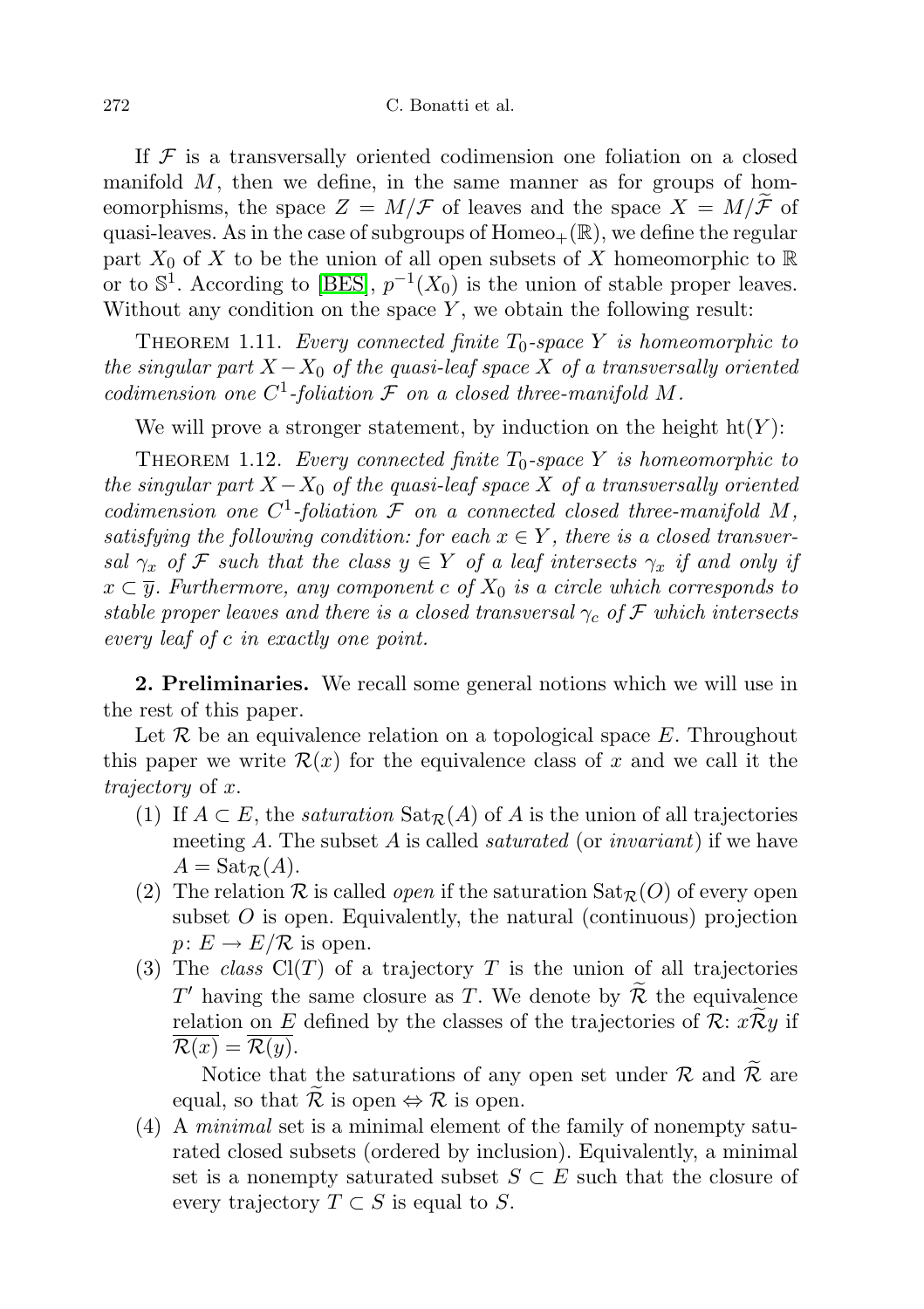- (5) A trajectory T is called *proper* if it is locally closed with  $int(\overline{T}) = \emptyset$ .
- (6) A trajectory T is called a maximal (resp. minimal) trajectory if every trajectory T' such that  $T \subset \overline{T'}$  (resp.  $T' \subset \overline{T}$ ) has the same closure as  $T: \overline{T} = \overline{T'}$ .

A trajectory T is a minimal trajectory if and only if it is contained in a minimal set.

(7) Let R be the identity relation on a topological space E. We say that a point x has a property  $\mathcal P$  if the trajectory  $\mathcal R(x)$  has this property. For example the class of a point x is the subset  $Cl(x) = \{y : \overline{\{y\}} = \overline{\{x\}}\}.$ 

Let X be a topological space. Recall that a closed subset  $C$  of X is irreducible if it is not the union of two proper closed subsets (or equivalently if the intersection of two nonempty open subsets is nonempty). An element x of C is called a generic point if  $\{x\} = C$ . The space X is said to be quasi-compact if it has the property of Borel–Lebesgue (every open cover admits a finite subcover) but it is not necessarily a Hausdorff space.

If  $E$  is a locally compact second countable topological space, then the quasi-orbit space  $X = E/\widetilde{G}$  has the following properties [\[HS\]](#page-24-0):

- (a) Every irreducible closed subset of X has a generic point.
- (b) Every totally ordered family  $\{a_i : i \in I\}$  of X has a supremum a such that  $\{a\} = \{a_i : i \in I\}.$
- (c) Every orbit of  $G$  is contained in the closure of a maximal orbit.

**3. Quasi-orbit spaces associated to some**  $T_0$ **-spaces.** The goal of this section is to show that every second countable  $T_0$ -space X is homeomorphic to a quasi-orbit space  $E/G$  (where E is a second countable metric space) and to give some particular properties of the space  $E$  and of the group G under some additional hypotheses on X.

**3.1. Product of Sierpinski spaces.** The two-point set  $S = \{0, 1\}$ equipped with the topology  $\{\emptyset, S, \{1\}\}\$ is called the *Sierpiński space*; it is a connected  $T_0$ -space but it is not a  $T_1$ -space. The order associated to this topology satisfies  $0 \leq 1$ ; indeed, we have  $\overline{\{0\}} = \{0\}$  and  $\overline{\{1\}} = S$ .

REMARK 3.1.

• For each integer  $n \in \mathbb{N}$ , we consider the set  $\Gamma_n = \{0, 1\}^n$ . We define an order on  $\Gamma_n$  by:

$$
(\varepsilon_1,\ldots,\varepsilon_n) \leq (\varepsilon'_1,\ldots,\varepsilon'_n)
$$
 if  $\varepsilon_i \leq \varepsilon'_i$  for  $1 \leq i \leq n$ .

We endow  $\Gamma_n$  with the order-topology generated by the family  $\{[\gamma, \gamma] :$  $\gamma \in \Gamma_n$  where  $[\gamma, \gamma] = {\gamma' \in \Gamma_n : \gamma \leq \gamma'}$ . The space  $\Gamma_n$  equipped with this order-topology is homeomorphic to the product of  $n$  copies of the Sierpinski space.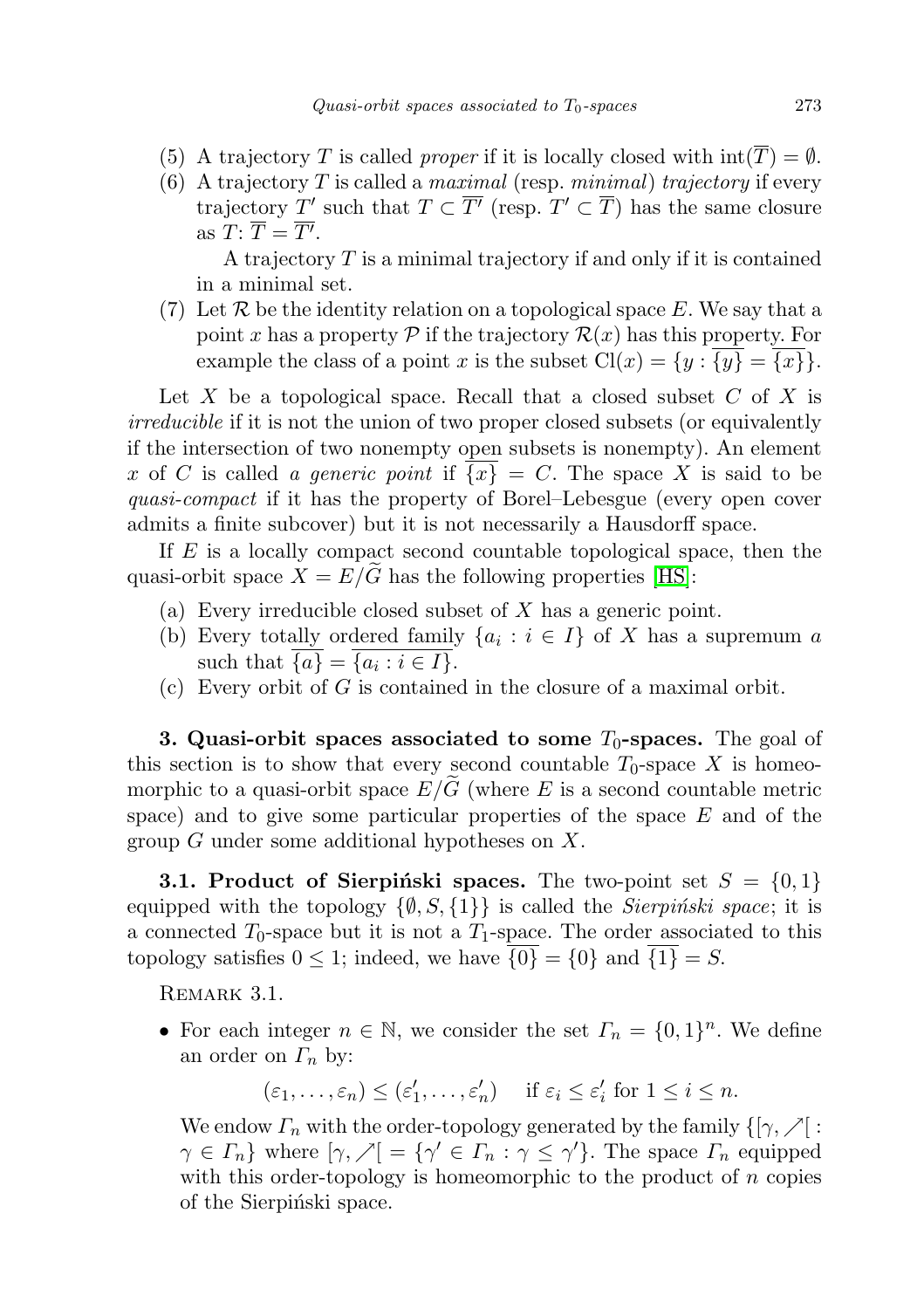• For each  $I \subset \{1,\ldots,n\}$ , let  $\gamma_I = (\varepsilon_1,\ldots,\varepsilon_n) \in \Gamma_n$ , where  $\varepsilon_i = 1$  if  $i \in I$  and  $\varepsilon_i = 0$  otherwise. So if I and J are two subsets of  $\{1, \ldots, n\}$ , then  $\gamma_I \leq \gamma_J$  whenever  $I \subset J$ .

This shows that  $\Gamma_n$  is homeomorphic to the set of subsets of  $\{1, \ldots, n\}$  for the topology associated to the inclusion order.

We denote by  $\text{Diff}^r_+(M)$  the group of orientation-preserving  $C^r$ -diffeomorphisms of an oriented manifold M  $(r \ge 0)$ . A  $C^0$ -diffeomorphism is a homeomorphism. In general, we take M to be the unit circle  $\mathbb{S}^1$ , the n-torus  $\mathbb{T}^n$ or the *n*-Euclidean space  $\mathbb{R}^n$ .

<span id="page-7-0"></span>LEMMA 3.2. For each positive integer n, there exists a finitely generated abelian subgroup  $G_n$  of  $\text{Diff}^{\infty}(\mathbb{T}^n)$  such that its quasi-orbit space  $\mathbb{T}^n/\widetilde{G}_n$  is homeomorphic to the product  $S \times \cdots \times S$  of n copies of the Sierpiński space S (that is, to  $\Gamma_n$ ).

*Proof.* Let  $G_1$  be a finitely generated abelian subgroup of  $\text{Diff}^{\infty}_+(\mathbb{S}^1)$  of finite rank  $k \geq 2$  having only one fixed point  $e \in \mathbb{S}^1$ . Then all other orbits are everywhere dense (N. Kopell [\[Kop\]](#page-24-2), G. Reeb [\[Reb\]](#page-24-3)). Thus the quasi-orbit space  $\mathbb{S}^1/\widetilde{G}_1$  is homeomorphic to the Sierpiński space S.

The product group  $G_n$  of n copies of  $G_1$  is a finitely generated abelian subgroup of  $\mathrm{Diff}^{\infty}_+(\mathbb{T}^n)$  of finite rank.

Since each  $G_i$   $(1 \leq i \leq n)$  is an open equivalence relation, by applying [\[Bou,](#page-24-4) Chapitre I, p. 34, Corollaire], the quasi-orbit space  $\mathbb{T}^n/\widetilde{G}_n$  of  $G_n$  is homeomorphic to the product  $\prod_{i=1}^{n} \mathbb{S}^{1}/\widetilde{G}_{1}$ , and hence to  $S \times \cdots \times S$ .

**3.2. Proof of Theorem [1.1.](#page-1-1)** (a) Since X is a  $T_0$ -space, applying [\[Eng,](#page-24-5) Theorem 2.3.26, p. 84], there exists an embedding  $\psi: X \to \prod_{i \in I} S_i$ (where  $S_i$  is the Sierpiński space  $\{0,1\}$ ). We can suppose that  $I \subset N$ , as X is second countable. We know that for each  $i \in I$  there is a homeomorphism  $f_i : S_i \to \mathbb{S}_i^1/\widetilde{G}_i$ , where  $\mathbb{S}_i^1$  is the unit circle  $\mathbb{S}^1$  and  $G_i$  is the group  $G_1$  defined in the proof of Lemma [3.2.](#page-7-0) The product map  $\prod_{i \in I} f_i$ :  $\prod_{i\in I} S_i \to \prod_{i\in I} \mathbb{S}_i^1/\widetilde{G}_i$  is also a homeomorphism. Moreover,  $\prod_{i\in I} \mathbb{S}_i^1/\widetilde{G}_i$  is homeomorphic to  $\prod_{i\in I} \mathbb{S}_i^1 / \prod_{i\in I} \widetilde{G}_i$ . The space  $\mathbb{T}^I = \prod_{i\in I} \mathbb{S}_i^1$  is a compact second countable metric space. We put  $G^I = \prod_{i \in I} G_i$ . The group  $G^I$  is abelian. Thus we conclude that there exists an embedding  $\varphi: X \to \mathbb{T}^I/\tilde{G}^I$ . Let  $p: \mathbb{T}^I \to \mathbb{T}^I/G^I$  be the canonical projection. We set  $E = p^{-1}(\varphi(X))$ and denote by  $G = G^{I}/E$  the subgroup induced by  $G^{I}$  on E. Since E is a saturated subset of  $\mathbb{T}^{I}$ , we have  $G(x) = G^{I}(x)$  for each  $x \in E$ .

We will show that  $E/\widetilde{G}$  is homeomorphic to  $\varphi(X)$  and so to X. Let  $f: E/\widetilde{G} \to \varphi(X) \subset \mathbb{T}^I/G^I$  map the class of an orbit  $G(x)$  to the class of the orbit  $G^{I}(x)$ . We prove now that this bijective map f is a homeomorphism.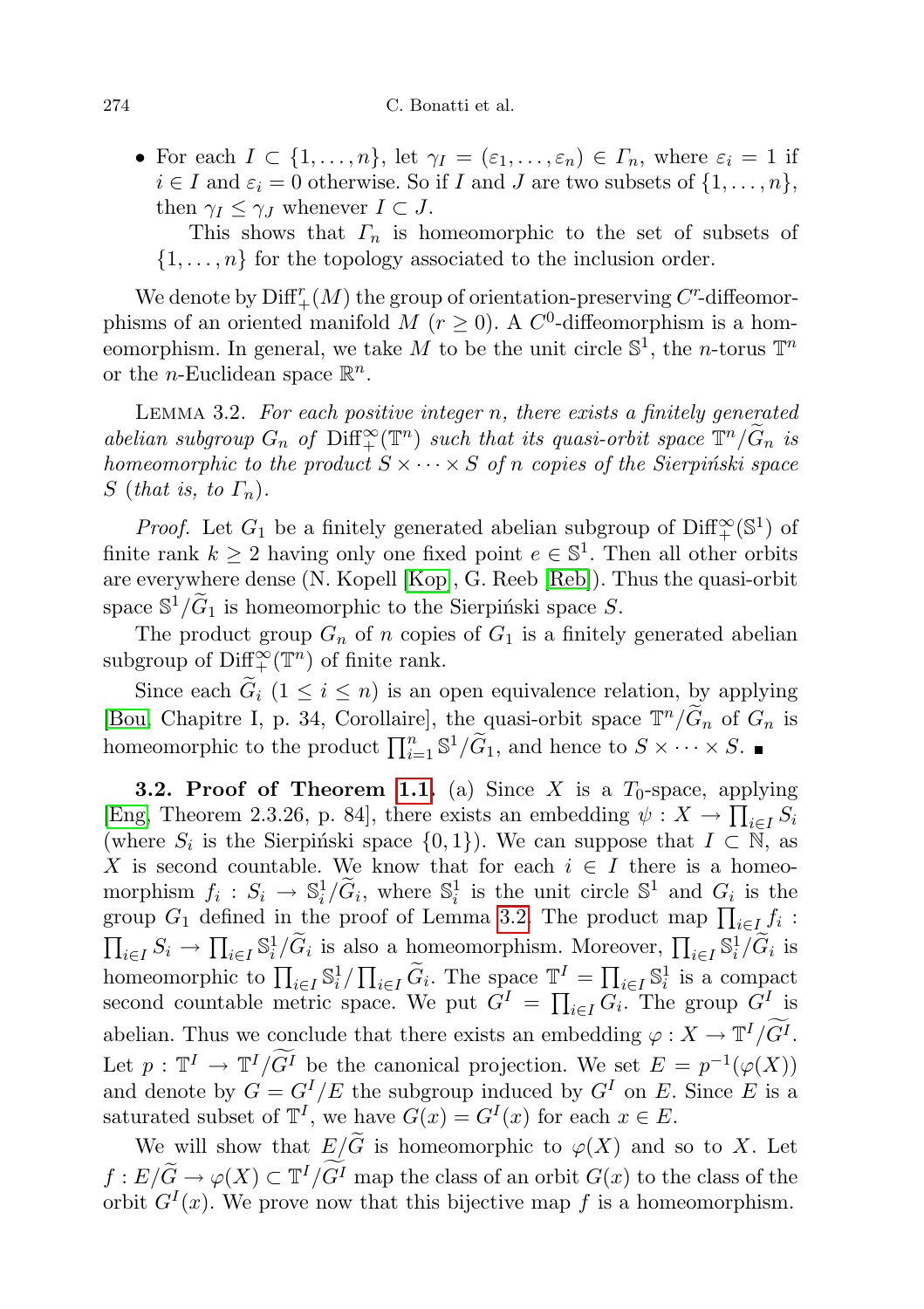Let V be an open subset of  $\varphi(X)$ , that is,  $V = U \cap \varphi(X)$  where U is an open subset of  $\mathbb{T}^{I}/G^{I}$ . Then  $p^{-1}(V) = p^{-1}(U) \cap p^{-1}(\varphi(X)) = p^{-1}(U) \cap E$ . Since  $p^{-1}(U)$  is an open subset of  $\mathbb{T}^{I}$ ,  $p^{-1}(V)$  is open in E. Thus V is open in  $E/\widetilde{G}$  and so f is a continuous map.

Let  $p_1 : E \to E/\widetilde{G}$  be the canonical projection and let V be an open subset of  $E/\widetilde{G}$ , that is,  $p_1^{-1}(V)$  is open in E and so there exists an open subset U of  $\mathbb{T}^{I}$  such that  $p_{1}^{-1}(\tilde{V}) = U \cap E$ . We have  $V = p(p_{1}^{-1}(V)) = p(U \cap E)$ . Since E is saturated, we deduce that  $V = p(U) \cap p(E) = p(U) \cap \varphi(X)$ . The fact that p is an open map implies that V is an open subset of  $\varphi(X)$ . Therefore  $f$  is an open map. We conclude that  $f$  is a homeomorphism.

It remains to show that E is connected. Let  $x = (x_i, i \in I)$  be an element of  $E \subset \mathbb{T}^I$ . Then  $\text{Cl}(G(x)) = \prod_{i \in I} \text{Cl}(G_i(x_i))$ , where

$$
\text{Cl}(G_i(x_i)) = \text{Cl}(G_1(x_i)) = \begin{cases} \{e\} & \text{if } x_i = e, \\ \mathbb{S}^1 - \{e\} & \text{if } x_i \in \mathbb{S}^1 - \{e\}. \end{cases}
$$

Thus each  $Cl(G_1(x_i))$  is connected, and so  $Cl(G(x))$  is connected. On the other hand,  $E/G$  is homeomorphic to X and so it is connected, which implies that E is connected.

(b) Since  $X$  is finite, it can be embedded into a finite product of  $n$  copies of the Sierpiński space; see [\[Eng,](#page-24-5) Theorem 2.3.26, p. 84]. Hence by Lemma [3.2](#page-7-0) there is an embedding  $\varphi: X \to \mathbb{T}^n/\widetilde{G}_n$ , where  $G_n$  is a finitely generated abelian subgroup of finite rank. We set  $E = p^{-1}(\varphi(X))$   $(p: \mathbb{T}^n \to \mathbb{T}^n/\widetilde{G}_n)$ is the canonical projection) and denote by  $G$  the subgroup induced by  $G_n$ on E. In this case E is a connected second countable metric subspace of  $\mathbb{T}^n$ and G is a finitely generated abelian subgroup of finite rank.

REMARK 3.3. We have

(\*) 
$$
E = \bigcup_{i=1}^{r} p^{-1}(\{\varphi(x_i)\}) = \bigcup_{i=1}^{r} \text{Cl}(G(a_i))
$$

where  $a_i = (a_i^1, \ldots, a_i^n) \in \mathbb{T}^n$  with  $p(a_i) = \varphi(x_i)$ .

For each  $1 \leq i \leq r$  and  $1 \leq j \leq n$ , by the proof of (a) we have

$$
\mathrm{Cl}(G_1(a_i^j)) = \begin{cases} \{e\} & \text{if } a_i^j = e, \\ \mathbb{S}^1 - \{e\} & \text{if } a_i^j \neq e. \end{cases}
$$

Then

$$
Cl(G(a_i)) = \prod_{j=1}^{n} Cl(G_1(a_i^j)).
$$

This implies that  $Cl(G(a_i))$  is homeomorphic to some  $\mathbb{R}^{p_i}$  where  $0 \leq p_i \leq n$ . So by  $(*), E$  is a union of some Euclidean spaces.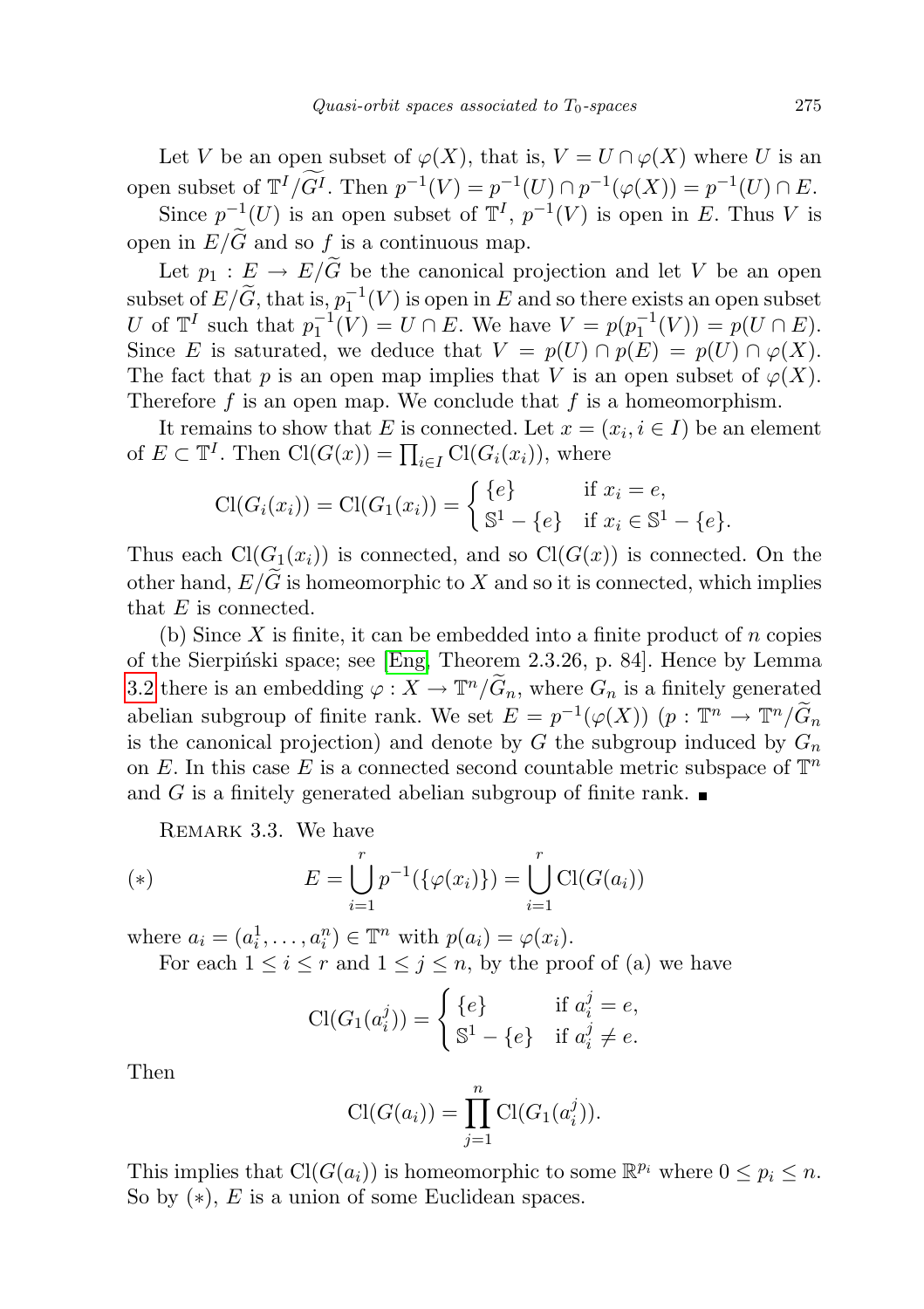4. Countable subgroups of  $Homeo_+(\mathbb{R})$  and finite  $T_0$ -spaces. The goal of this section is to prove Theorems [1.8–](#page-4-0)[1.10.](#page-4-1)

**4.1. Elementary intervals, minimal sets.** Let  $G$  be a countable subgroup of  $Homeo_+(\mathbb{R})$ .

For every  $g \in G$  we denote by  $Fix(g)$  the set of fixed points of g and by  $G_{\text{Fix}}$  the subset  $\{g \in G : \text{Fix}(g) \neq \emptyset\}$ . If A is a subset of G, we denote by Fix A the subset  $\{x \in \mathbb{R} : g(x) = x, \forall g \in A\}$ . Notice that Fix  $A =$  $\bigcap_{f\in A} \text{Fix}(f)$ , hence it is a closed subset of R. Notice that  $\text{Fix } G_{\text{Fix }}$  is a G-invariant closed subset.

As G is countable, every orbit O is a discrete subset of  $\mathbb{R}$ . The *limit* set of an orbit O is  $\lim_{\Delta} (O) = \overline{O} - O$ ; thus  $\lim_{\Delta} (O) = \overline{O} - O$  if O is proper and  $\lim(O) = \overline{O}$  if it is not proper. An orbit O is called *exceptional* if it is nowhere dense and is not proper.

An interval  $[a, b]$  is called an *elementary interval* of G if  $G(a) \cap [a, b]$  $G(b) \cap [a, b] = \emptyset.$ 

REMARK 4.1. An interval is elementary if and only if it is a bounded connected component of the complement of an invariant closed set.

Notice that if  $[a, b]$  is an elementary interval, then  $g([a, b]) \cap [a, b] \neq \emptyset \Rightarrow$  $g([a, b]) = [a, b]$ . One deduces immediately that every elementary interval  $|a, b|$  has the following obvious properties:

<span id="page-9-0"></span>Lemma 4.2.

- (1) The points a and b have the same stabilizer:  $G_a = G_b$ ; we will call it the stabilizer of the interval and denote it by  $G_{a,b}$ .
- (2) The orbits  $G(a)$  and  $G(b)$  have the same limit set:  $\lim(G(a)) =$  $\lim(G(b)).$
- (3) For all  $x \in [a, b]$  we have:
	- (i)  $G_x \subset G_a$  and  $\lim(G(a)) \subset \lim(G(x)).$
	- (ii)  $G_a(x) = G(x) \cap [a, b].$

We say that two elementary intervals J and K are equivalent if  $Sat(J)$  = Sat(K). Notice that J and K are equivalent if and only if there is  $g \in G$ such that  $g(J) = K$ .

We say that an elementary interval  $[a, b]$  is *wandering* if each orbit of G meets it in at most one point, equivalently  $G_a(x) = \{x\}$  for all  $x \in [a, b]$ .

The importance of elementary intervals for our study is shown by the following straightforward lemma:

<span id="page-9-1"></span>LEMMA 4.3. Let I be an elementary interval of a countable subgroup  $G \subset$ Homeo<sub>+</sub>(R), and G<sub>I</sub> be its stabilizer. Then  $p(I) \subset \mathbb{R}/G$  is an open subset homeomorphic to  $I/G_I$  via the canonical projection: to the class  $Cl(G(x))$ we associate the class  $Cl(G_I(x))$ .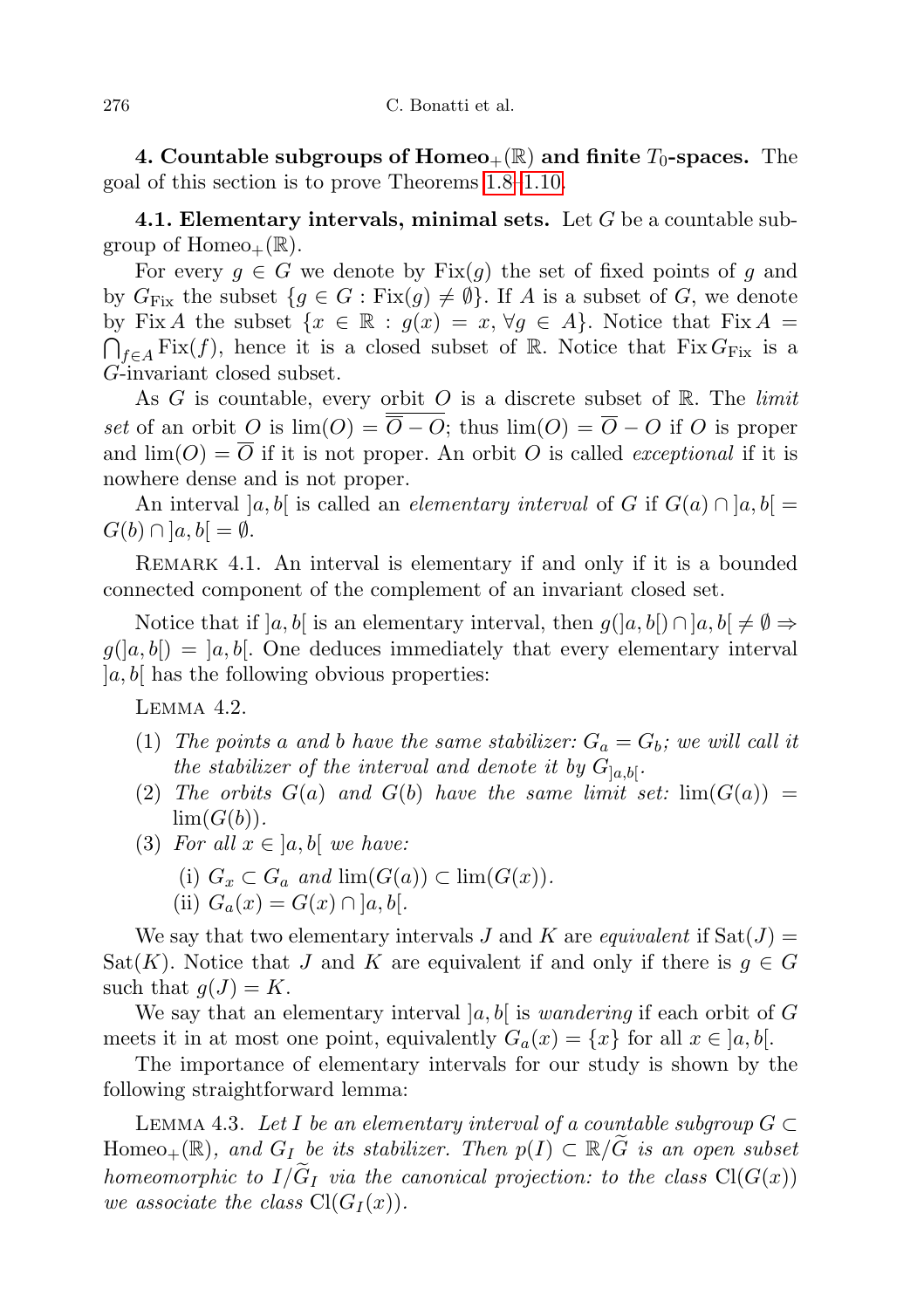*Proof.* Let  $x, y \in I$ . By Lemma [4.2](#page-9-0) we have  $G_I(x) = G(x) \cap I$  and  $G_I(y) = G(y) \cap I$ . The canonical projection is well defined: if  $G(x)$  and  $G(y)$ have the same closure then  $G_I(x)$  and  $G_I(y)$  have the same closure. This map is clearly surjective, let us show that it is injective: if  $G_I(x)$  and  $G_I(y)$ have the same closure in I then  $y \in G_I(x) \subset G(x)$  and  $x \in G_I(y) \subset G(y)$ so that  $G(x)$  and  $G(y)$  have the same closure.

To prove that this identification induces a homeomorphism, it is enough to see that the open subsets of  $p(I)$  correspond to the G-saturated open subsets of  $\text{Sat}_{G}(I)$ , which are in bijection, via intersection with I, to the  $G_I$ -saturated open subsets of  $I.$ 

<span id="page-10-0"></span>LEMMA  $4.4$  ([\[Sal2\]](#page-24-6)).

- (1) If G has an exceptional minimal set m, then  $m \subset \overline{G(x)}$  for all  $x \in$  $\mathbb{R} - m$ . So m is the only minimal set of G.
- (2) If G has an infinite closed orbit, then the closure of each orbit contains a closed orbit and the group  $G$  contains an element  $g_0$  without fixed point.
- (3) If G has two distinct minimal sets which are not fixed points, then the closure of each nonclosed orbit contains exactly two closed orbits.

<span id="page-10-1"></span>4.2. Description of the quasi-orbit space when the singular part is finite. Let  $X = \mathbb{R}/G$  be the quasi-orbit space of a countable group  $G \subset \text{Homeo}_+(\mathbb{R})$  and let  $p: \mathbb{R} \to X$  be the canonical projection.

In the following we will describe X when the irregular part  $X - X_0$  is finite.

4.2.1. Suppose  $\text{ht}(G) = 0$ . This means that every orbit belongs to a minimal set. According to Lemma [4.4,](#page-10-0) this minimal set cannot be exceptional. So either every orbit is closed, or every orbit is everywhere dense. Thus, X reduces to a singleton or is homeomorphic to  $\mathbb{R}$  (if  $G = \{id\}$ ) or to the circle  $\mathbb{S}^1$ . In particular, if  $G = \{id\}$  then X is of type  $\mathcal{T}_0$ , and if  $G \neq \{id\}$ then  $X = X^0$  is of type  $\mathcal{T}_1$  or  $\mathcal{T}_2$ , so it is always admissible.

We assume now that  $\text{ht}(G) \geq 1$ .

**4.2.2.** Suppose G has a fixed point  $G(x_0) = \{x_0\}$  and  $\text{ht}(G) \geq 1$ . Denote  $A = Fix(G)$ . Notice that every point in the boundary  $A - \overline{A}$  of A corresponds (bijectively) to a point in  $X^0 - X_0$ . As we assume  $X - X_0$  to be finite, the set  $A - \mathring{A}$  is finite. Let  $a_1 < \cdots < a_k$  be the points in  $A - \mathring{A}$ . Let  $J_0 = [-\infty, a_1[, \ldots, J_i = ]a_i, a_{i+1}[, \ldots, J_k = ]a_k, +\infty[$  be the connected components of  $\mathbb{R} - (A - \mathring{A})$ . Notice that each  $J_i$  is an elementary interval. We denote by  $H_i$  the group of homeomorphisms of  $J_i$  obtained by restriction of the elements of  $G$ ; in particular  $H_i = G_{a_i}/J_i$ .

Notice that: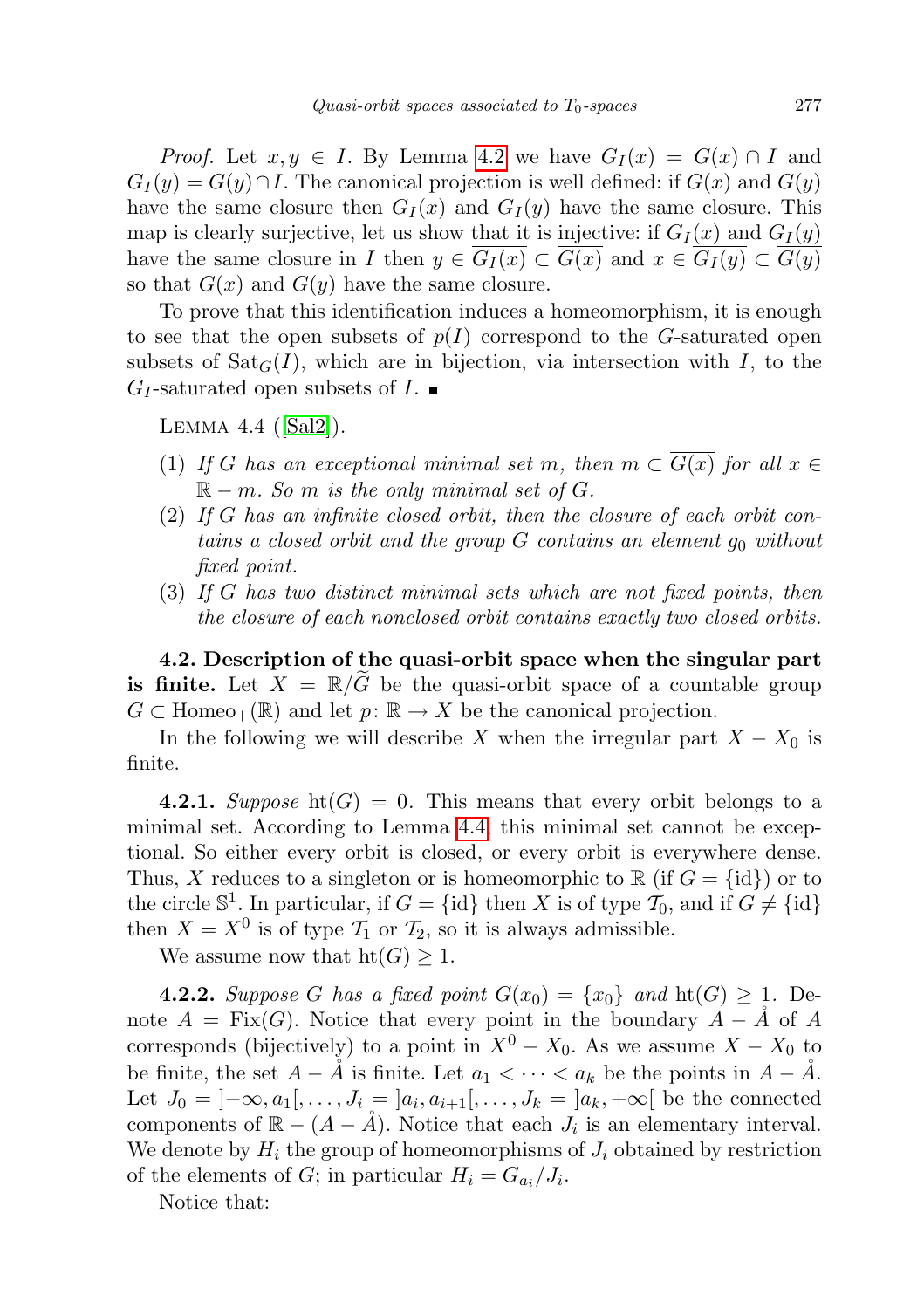- if  $J_i \subset \mathring{A}$ , then  $p(J_i)$  is an interval contained in  $X_0$ , and its points are maximal and minimal in  $X$ ;
- if  $J_i \not\subset A$ , then  $H_i$  has no fixed point. Furthermore, the closure of  $x \in p(J_i)$  contains x and the projections of the extremities of  $J_i$ . So  $p(J_i) \subset X - X^0$ . Moreover  $p(J_i)$  is open (as  $J_i$  is open and the projection p is open) and connected. So  $p(J_i)$  is a connected component of  $X - X^0$ .

The properties above show that:

- (1) if G has a unique fixed point, then X is of type  $\mathcal{T}_2$ ;
- (2) if Fix(G) is an interval  $]-\infty, a]$  or  $[a, \infty[,$  then X is of type  $\mathcal{T}_{4}$ ,
- (3) if the boundary of  $Fix(G)$  contains at least two points, then X is of type  $\mathcal{T}_{4'}$ .

Finally, notice that every connected component of  $X - X^0$  is one of the  $p(J_i)$ , where  $H_i$  has no fixed point. According to Lemma [4.3,](#page-9-1)  $p(J_i)$  is homeomorphic to  $J_i/H_i$ .

<span id="page-11-0"></span>**4.2.3.** Suppose G has no fixed point but has a closed orbit  $O_0 = G(x_0)$ and  $\text{ht}(G) \geq 1$ . From Lemma [4.4,](#page-10-0) there exists  $g_0 \in G$  without fixed point such that  $[x_0, g_0(x_0)] \cap O_0 = \emptyset$  and  $\mathbb{R} = \text{Sat}([x_0, g_0(x_0)])$ . So every closed orbit meets the interval  $[x_0, g_0(x_0)]$  in one point.

We set  $A = [x_0, g_0(x_0)] \cap m_0$ , where  $m_0$  is the union of all closed orbits. Since  $X - X_0$  is finite, so is  $A - \AA$ . We write  $A - \AA = \{x_i : 0 \le i \le n\}$  with

$$
x_0 < x_1 < \cdots < x_n = g_0(x_0).
$$

Notice that every point in  $m_0$  is fixed by every  $g \in G_{Fix}$ ; in particular  $G_{\text{Fix}} = G_{x_i}$ . We denote by  $H_i = G_{\text{Fix}}/|x_i, x_{i+1}|$  the group of homeomorphisms induced by  $G_{Fix}$  on  $]x_i, x_{i+1}[$  for  $0 \le i \le n-1$ .

The subset  $Z_i = p(|x_i, x_{i+1}|)$  of X is the quasi-orbit space of the group  $H_i$ . By Lemma [4.3,](#page-9-1)  $Z_i$  is homeomorphic to  $x_i, x_{i+1}]/H_i$ . We have



Fig. 1

For  $0 \leq i \leq n-1$ , either

•  $H_i = {\text{Id}_{x_i,x_{i+1}}}$ , that is,  $x_i, x_{i+1} \subset \mathring{A}$  and  $Z_i$  is homeomorphic to an open interval in  $X^0 \cap X_0$  with extremities  $p(x_i)$  and  $p(x_{i+1})$ ; or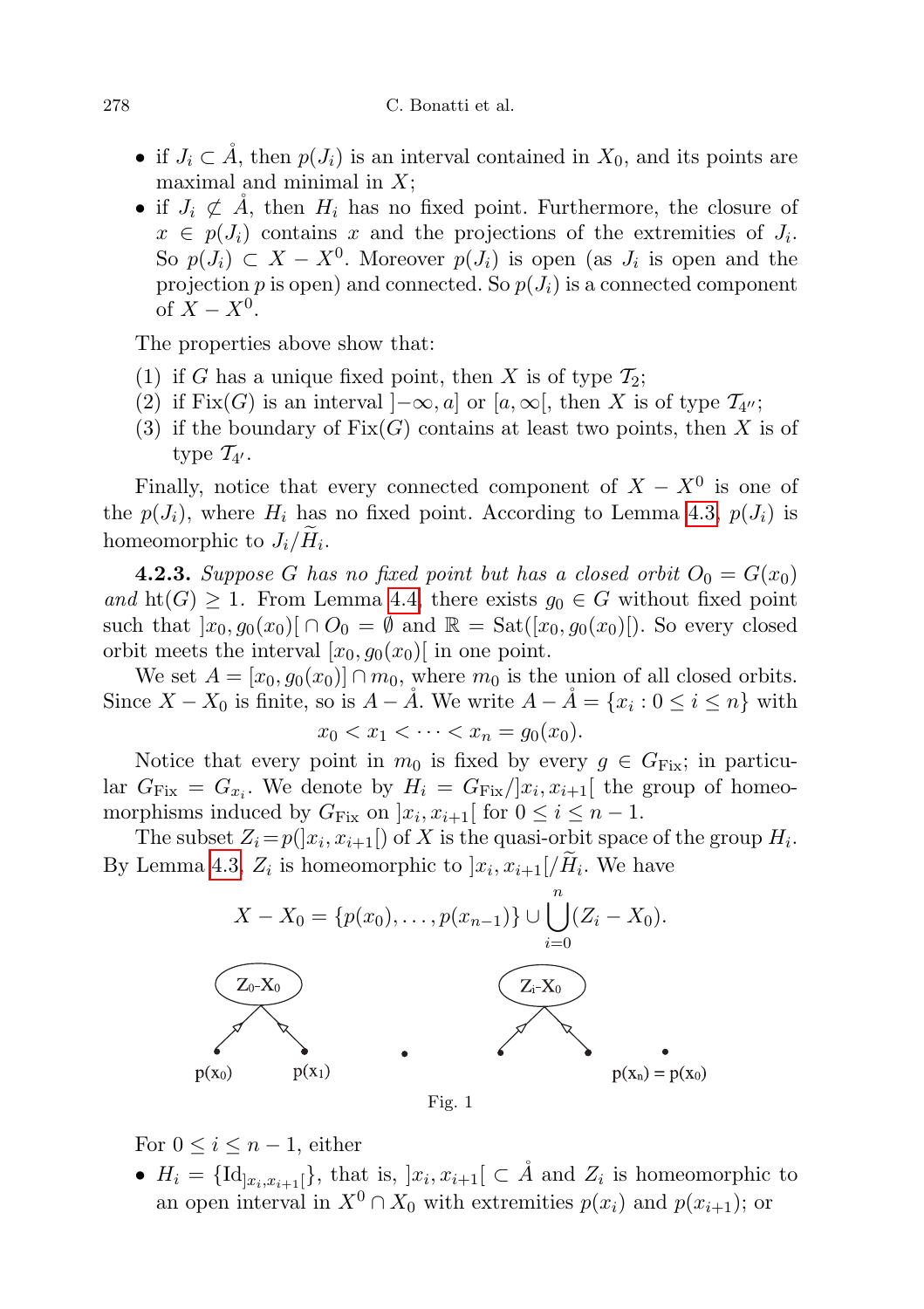•  $H_i$  is a group without fixed point in  $x_i, x_{i+1}$  and for every  $y \in$  $]x_i, x_{i+1}[$  one has  $\{x_i, x_{i+1}\} \subset \overline{G(y)}$ . More precisely,  $\overline{\{p(y)\}} \cap X^0 =$  $\{p(x_i), p(x_{i+1})\}$ . Finally,  $Z_i$  is a connected component of  $X - X^0$ .

The properties above show that:

- if G has a unique closed orbit, then X is of type  $\mathcal{T}_2$ ;
- if  $A \AA$  is a pair  $\{x_0, x_1\}$  (which means that  $X^0 X_0$  is a pair), then X is of type  $\mathcal{T}_{3''};$
- if  $card(X^0 X_0) \geq 3$ , then X is of type  $\mathcal{T}_{3'}$ .

Furthermore, every connected component of  $X - X^0$  is one of the  $p(|x_i, x_{i+1}|)$ , which is homeomorphic to  $|x_i, x_{i+1}|/H_i$ , where  $H_i$  has no fixed point.

**4.2.4.** Suppose G has an exceptional minimal set m. Every orbit  $O =$  $G(x) \subset \mathbb{R} - m$  satisfies  $m \subset \overline{O}$  and  $m \neq \overline{O}$ . Let  $[a, b]$  be the connected component of  $\mathbb{R}-m$  containing x. It is an elementary interval. Consider the group  $H = G_a/|a, b|$ . It is a countable subgroup of Homeo<sub>+</sub>( $|a, b|$ ). From Lemma [4.3](#page-9-1) we know that  $p([a, b])$  is homeomorphic to  $[a, b]/H$ .

It is easy to see that  $\mathbb{R} - m$  is a union of countably many elementary intervals  $]a_n, b_n[$ ,  $n \in \mathbb{N}$ . Thus,  $X = \{p(m)\} \cup \bigcup_{n \in \mathbb{N}} p(|a_n, b_n|)$ . Two cases are possible:

- $H_n = G_{a_n}/|a_n, b_n| = {\text{Id}}_{|a_n, b_n|}$  and  $p: |a_n, b_n| \to p(|a_n, b_n|) \subset X_0$  is a homeomorphism, in which case  $p(]a_n, b_n[]$  is a connected component of  $X - X^0$  contained in  $X^1 \cap X_0$ ;
- $H_n = G_{a_n}/[a_n, b_n]$  is a group in  $[a_n, b_n]$  and  $p([a_n, b_n])$  is a connected component of  $X - X^0$ .

Since  $X - X_0$  is finite, there are only finitely many orbits of elementary intervals  $I_i = [a_i, b_i]$  such that  $p(I_i)$  is not contained in  $X_0$ .

Notice that in this case,  $X^0 = \{p(m)\}\$ so that X is of type  $\mathcal{T}_2$ .



4.3. Proof of Theorem [1.8.](#page-4-0) Let  $G \subset \text{Homeo}_+(\mathbb{R})$  be a countable subgroup, and X its quasi-orbit space. We assume that  $X - X_0$  is finite. Then X is a connected second countable  $T_0$ -space. Let us show that X is admissible.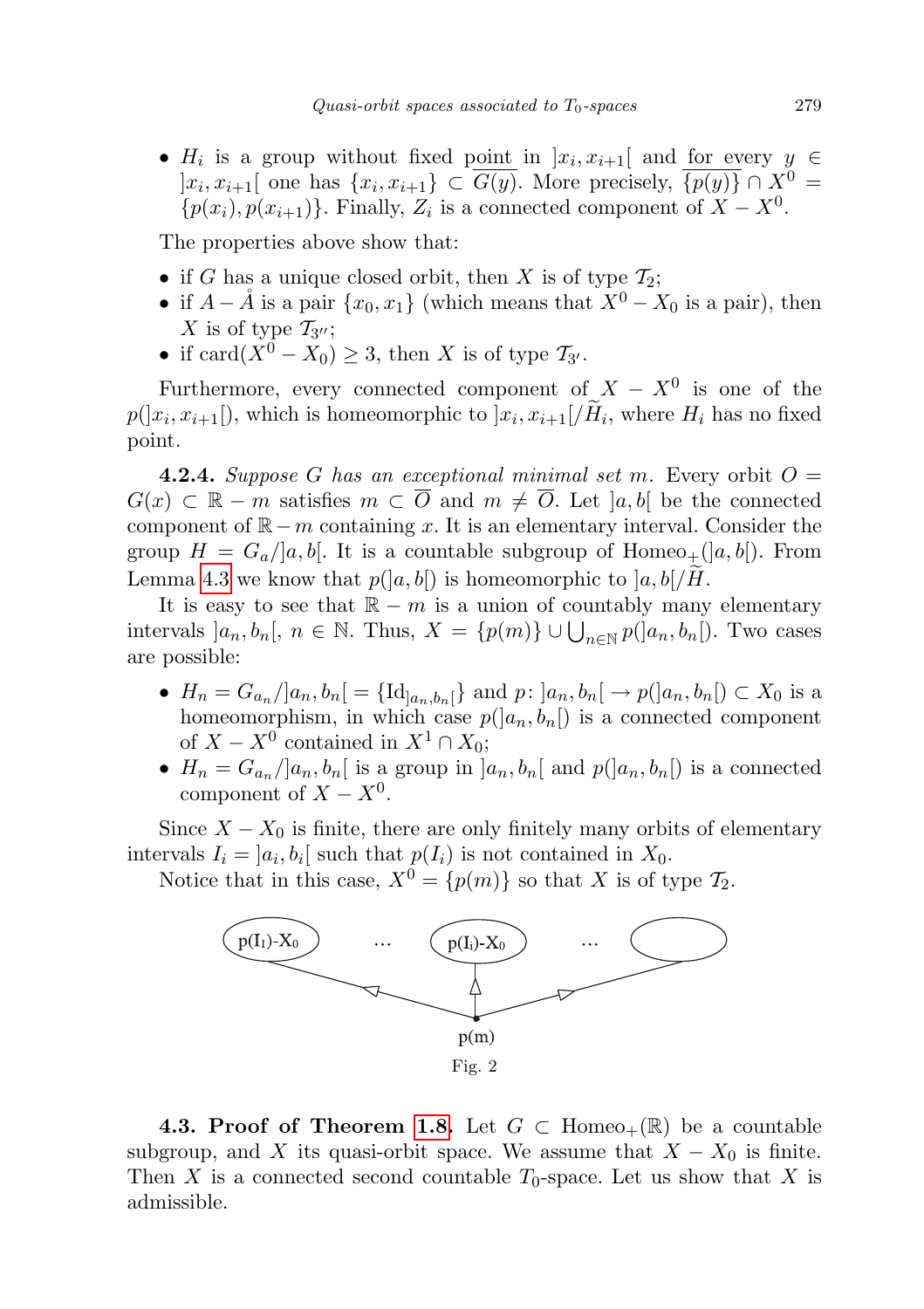We have seen that  $X$  has finite height. So  $G$  has at least one minimal set. Then Section [4.2](#page-10-1) shows that X is of type  $\mathcal{T}_i$ ,  $i \in \{0, 1, 2, 3, 4\}$ , according to what are the minimal sets (fixed points, the line R, proper obits or an exceptional minimal set).

Furthermore, Section [4.2](#page-10-1) shows that each connected component of the set  $X - X^0$  is homeomorphic to  $I/\tilde{G}_I$  where I is an elementary interval and  $G_I$  its stabilizer. Finally, the unique case allowing  $G_I$  to have a fixed point is G has an exceptional minimal set which implies that X is of type  $\mathcal{T}_2$ .

So a straightforward induction leads to the following statement:

Let Y be a connected component of  $X - X^k$ ,  $k \geq 0$ , and Z be the connected component of  $X - X^{k-1}$  containing Y. Then:

- there is an elementary interval  $J$  such that  $Z$  is the quasi-orbit space  $J/G_I$ ;
- there is an elementary interval  $I \subset J$  such that Y is the quasi-orbit space  $I/(G_J )_I$  where  $(G_J )_I$  is the stabilizer of I for the group  $G_J$ ;
- Y is a connected component of  $Z Z^0$ .

As a consequence, Y is of type  $\mathcal{T}_i$  for some  $i \in \{0, \ldots, 4\}$ . Furthermore,  $i \in \{0,4\}$  if and only if  $(G_J)_I$  has a fixed point in I, and this implies that  $G_J$  has an exceptional minimal set in J, so that Z is of type  $\mathcal{T}_2$ .

This proves that  $X$  is admissible.

Conversely, assume that X is a connected second countable  $T_0$ -space whose singular part  $X - X_0$  is finite. Assume furthermore that X is admissible. The aim of this section is to build a finitely generated abelian subgroup  $G \subset \text{Homeo}_+(\mathbb{R})$  such that X is homeomorphic to the quasi-orbit space of G.

We proceed inductively on  $ht(X)$ .

First, notice that the admissible spaces X of height 0 are of type  $\mathcal{T}_i$ ,  $i \in \{0, 1, 2\}$ , that is, either

- $X = \mathbb{R}$  corresponding to  $G = \{id\}$ ; or
- $X = \mathbb{S}^1$  corresponding to the cyclic group generated by a translation  $x \mapsto x + 1$ ; or
- $X$  is a single point corresponding to  $G$  generated by two translations  $x \mapsto x + 1$  and  $x \mapsto x + \alpha$  with  $\alpha \notin \mathbb{Q}$ .

All of them are quasi-orbit spaces.

We assume now, as our induction hypothesis, that every admissible space Y with  $h(Y) \leq k$  is the quasi-orbit space of a finitely generated abelian group  $\langle Y \rangle$ . So Theorem [1.8](#page-4-0) is a consequence of the following statement: Every admissible space X with  $\text{ht}(X) = k + 1$  is the quasi-orbit space of a finitely generated abelian group G.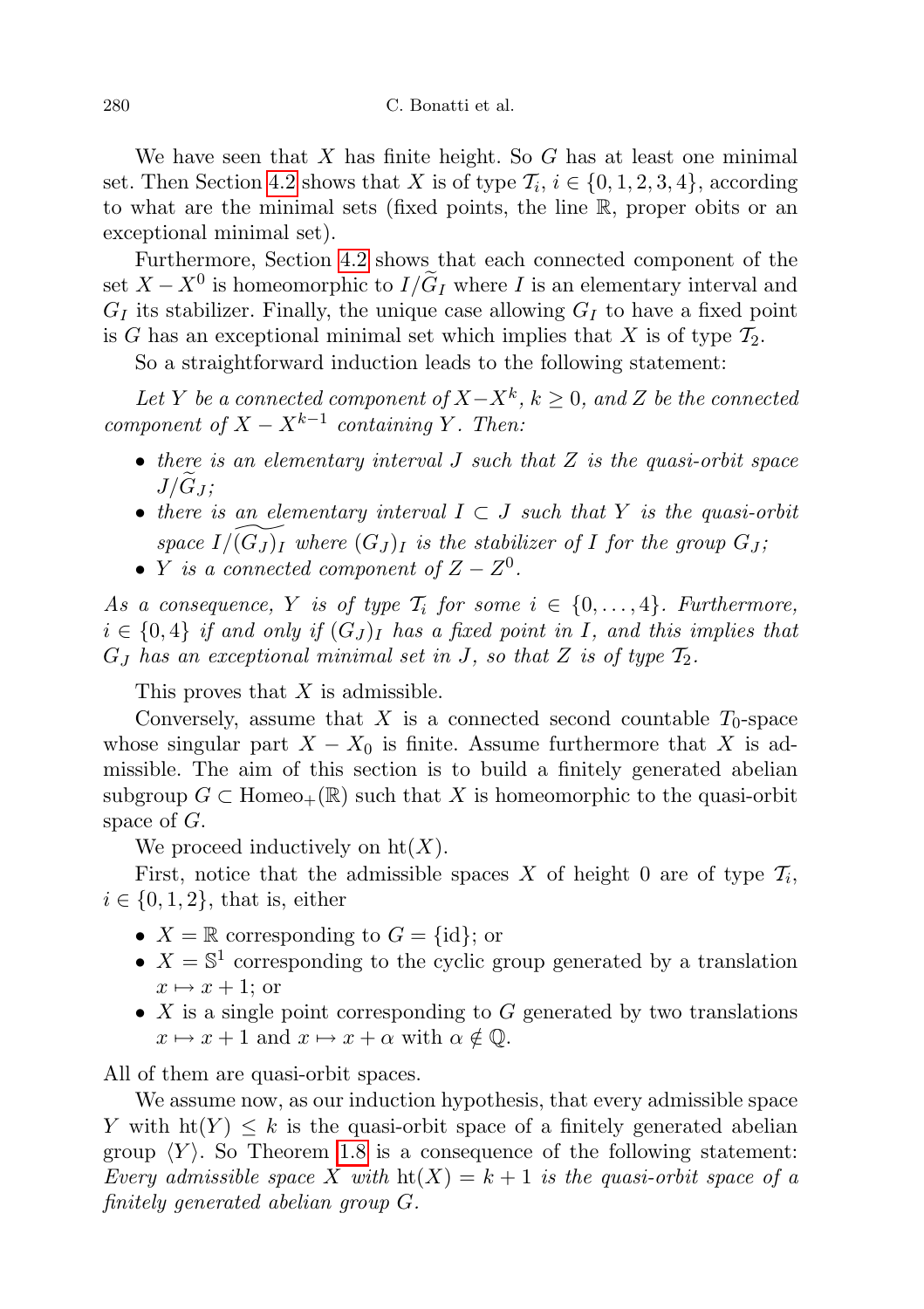The proof of this statement is the aim of the rest of this section. Each connected component Y of  $X - X^0$  is an admissible space with  $\text{ht}(Y) \leq k$ so it is the quasi-orbit space of a finitely generated group  $\langle Y \rangle$ . Moreover, X is admissible. Our construction will depend on the type of X.

The types  $T_0$  and  $T_1$  correspond to spaces of height 0, so do not correspond to X.

CASE 1: X is of type  $\mathcal{T}_2$ . Notice that this type is the unique which allows  $X - X^0$  to have infinitely (but countably) many connected components. However, only finitely many of these components may contain points of the singular part  $X - X_0$ . So all but finitely many components are of type  $\mathcal{T}_0$ or  $\mathcal{T}_1$ . Let  $\alpha \in \mathbb{N} \cup \{\infty\}$  be the number of connected components of  $X - X^0$ ; as  $\text{ht}(X) \geq 1$  by hypothesis, one gets  $\alpha \geq 1$ . We choose an indexation,  $Y_1, \ldots, Y_i, \ldots$ , of these components.

Recall that there are homeomorphisms of the circle having an arbitrary number  $\alpha > 1$  (finite or infinite) of wandering intervals. Hence there is an abelian group  $G_{\alpha}$  generated by  $f: x \mapsto x+1$  and g commuting with f, such that  $G_{\alpha}$  has an exceptional minimal set m and  $\mathbb{R} - m$  is the disjoint union of the orbits of  $\alpha$  wandering intervals  $I_1, \ldots, I_i, \ldots$ .

Consider  $T_1 = \{i \in \{1, ..., \alpha\} : Y_i$  is of type  $\mathcal{T}_1\}$ . We choose a homeomorphism  $g_{T_1} : \mathbb{R} \to \mathbb{R}$  with the following properties:

- $g_{T_1}(x) = x$  if  $x \notin \text{Sat}_{G_\alpha}(\bigcup_{i \in T_1} I_i);$
- the restriction of  $g_{T_1}$  to  $I_i$  is a homeomorphism  $g_{T_1,i}: I_i \to I_i$  such that  $g_{T_1,i}(x) > x;$
- any component of  $\text{Sat}_{G_{\alpha}}(I_i)$  is the image  $h(I_i)$  for a unique  $h \in G_{\alpha}$ (because  $I_i$  is wandering,  $g_{T_1}$  coincides with  $h \circ g_{T_1,i} \circ h^{-1}$  on  $h(I_i)$ ).

Notice that, by construction,  $g_{T_1}$  commutes with f and g.

Consider now the set  $T_{\geq 2} = \{i \in \{1, ..., \alpha\} : Y_i$  is of type  $\mathcal{T}_i$ , for  $i \geq 2\}$ . For every  $i \in T_{\geq 2}$  we consider the corresponding group  $H_i = \langle Y_i \rangle \subset \text{Homeo}_+(\mathbb{R})$ .

We fix a homeomorphism  $\varphi_i: I_i \to \mathbb{R}$ . For every  $g \in \text{Homeo}_+(\mathbb{R})$  we denote by  $g_{\varphi_i}$  the homeomorphism defined as follows:

- $g_{\varphi_i}(x) = x$  if  $x \notin \text{Sat}_{G_\alpha}(I_i);$
- any component of  $\text{Sat}_{G_{\alpha}}(I_i)$  is the image  $h(I_i)$  for a unique  $h \in G_{\alpha}$ . Then  $g_{\varphi_i}$  coincides with  $h \circ \varphi_i^{-1} \circ g \circ \varphi_i \circ h^{-1}$  on  $h(I_i)$ .

We define  $G_i = \{g_{\varphi_i} : g \in H_i\} \subset \text{Homeo}_+(\mathbb{R})$ . It is a finitely generated abelian subgroup. By construction, its elements commute with  $f$  and  $g$ . Furthermore, they are the identity map on  $\text{Sat}_{G_{\alpha}}(I_j)$  for  $j \neq i$ , so they commute with the elements of  $G_j$  for  $j \in T_{\geq 2}$ ,  $j \neq i$  and commute with  $g_{T_1}$ .

 $\mathrm{So}~ G_\alpha \cup \bigcup_{i \in T_{\geq 2}} G_i \cup \{g_{T_1}\}$  generates a finitely generated abelian subgroup G of Homeo<sub>+</sub> $(\mathbb{R})$ .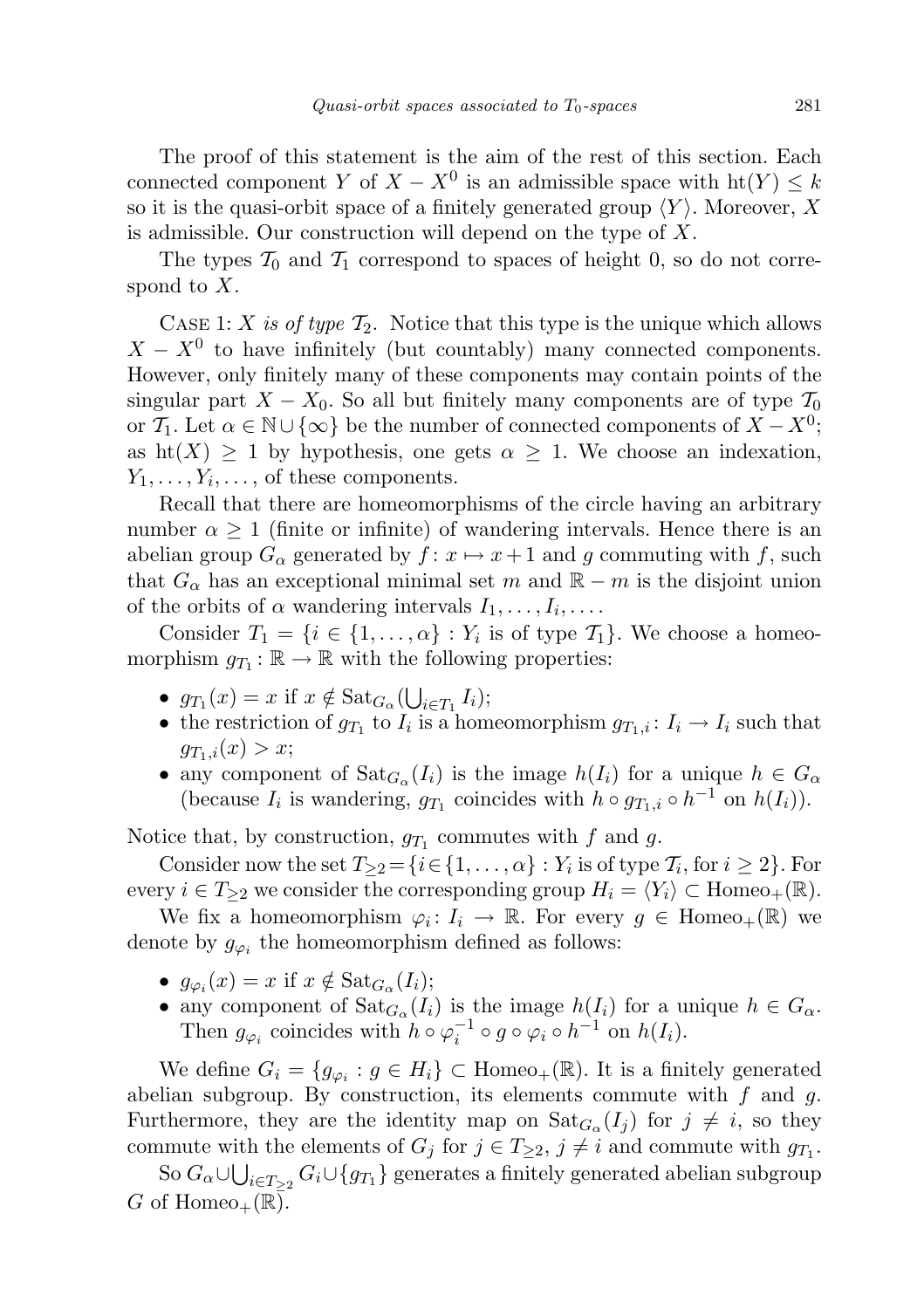We end this case by showing that  $X$  is homeomorphic to the quasi-orbit space of G.

Let  $X_G$  be the quasi-orbit space of G. Notice that the minimal set m of  $G_{\alpha}$  is invariant under G, hence it is an exceptional minimal set. So  $X_G$ is of type  $\mathcal{T}_2$ , that is,  $(X_G)^0 = p(m)$ . Furthermore, for every orbit of an elementary interval  $I_i$ , the stabilizer of  $I_i$  is conjugate to the group  $\langle Y_i \rangle$ . So each connected component of  $X_G - (X_G)^0 = X_G - p(m)$ , corresponding to an elementary interval  $I_i$ , is homeomorphic to  $Y_i$  (a connected component of  $(X - X<sup>0</sup>)$ . As  $X<sup>0</sup>$  is a point, we get a natural bijection from  $X<sub>G</sub>$  to X. To prove that this bijection is a homeomorphism it is enough to see that the unique open set containing the point  $(X_G)^0$  (resp.  $X^0$ ) is the whole set  $X_G$  (resp. X).

CASE 2: X is of type  $\mathcal{T}_3$ . The construction is completely analogous to the case of type  $\mathcal{T}_2$  but simpler. So let us explain it more briefly.

Let f be the translation  $x \mapsto x + 1$ . As X is of type  $\mathcal{T}_3$ ,  $X^0 - X_0$  is a finite set cyclically ordered  $x_0, \ldots, x_i, \ldots, x_{n-1}, i \in \mathbb{Z}/n\mathbb{Z}$ , each point  $x_i$  being connected to the next either by a segment  $I_i \subset X_0 \cap X^0$  or by a connected component  $X_{\{x_i,x_{i+1}\}}$  of  $X - X_0$ . Notice that each space  $X_{\{x_i,x_{i+1}\}}$ is admissible and of height less than  $k$  so that it is the quasi-orbit space of a finitely generated abelian group  $H_i$ . For simplicity, let  $H_i = \{\text{id}\}\$ if  $x_i, x_{i+1}$ are the extremities of a segment  $I_i$ .

Choose  $a_0 \in \mathbb{R}$  and a sequence  $a_0 < a_1 < \cdots < a_{n-1} < a_n = f(a_0)$ . The intervals  $I_i = [a_i, a_{i+1}], i \in \{0, ..., n-1\}$ , are elementary intervals whose saturations are pairwise disjoint. We fix a homeomorphism  $\varphi_i: I_i \to \mathbb{R}$ . For every  $g \in \text{Homeo}_+(\mathbb{R})$  we denote by  $g_{\varphi_i}$  the homeomorphism commuting with f, equal to the identity off  $\text{Sat}_f(I_i)$  and coinciding with  $\varphi_i^{-1} \circ g \circ \varphi_i$ on  $I_i$ . We set  $G_i = \{g_{\varphi_i} : g \in H_i\} \subset \text{Homeo}_+(\mathbb{R})$ . It is a finitely generated abelian group of homeomorphisms commuting with  $f$  and with the homeomorphisms of the other  $G_j$ . Let G be the finitely generated abelian group generated by the union  $\{f\} \cup \bigcup G_i$ .

To prove that the quasi-orbit space of  $G$  is homeomorphic to  $X$ , the point is to see that for  $G_i \neq \{id\}$  every point  $x \in I_i$  satisfies  $\overline{\{x\}} \cap X^0 = \{a_i, a_{i+1}\}.$ Let us prove this claim. As  $X$  is admissible of type  $\mathcal{T}_3$ , every connected component  $X_{\{x_i,x_{i+1}\}}$  of  $X-X^0$  is of type  $\mathcal{T}_1$  or  $\mathcal{T}_2$ . This implies that  $G_i$ has no fixed point, hence  $H_i$  has no fixed point in  $I_i$ . As a consequence, the closure of every orbit of  $x \in I_i$  contains  $\{a_i, a_{i+1}\}\$ . The orbit of x is contained in the f-orbit of  $I_i$  whose closure is disjoint from  $a_j$ , for  $j \notin \{i, i + 1\}$ ; so the claim is proved.

CASE 3: X is of type  $\mathcal{T}_4$ . The construction is completely analogous to the previous case, and even simpler. As X is of type  $\mathcal{T}_4$ ,  $X^0 - X_0$  is an ordered finite set  $\{x_1, \ldots, x_i, \ldots, x_n\}$ . Each point  $x_i$  is connected to the next either by a segment  $I_{i,i+1} \subset X_0 \cap X^0$  or by a connected component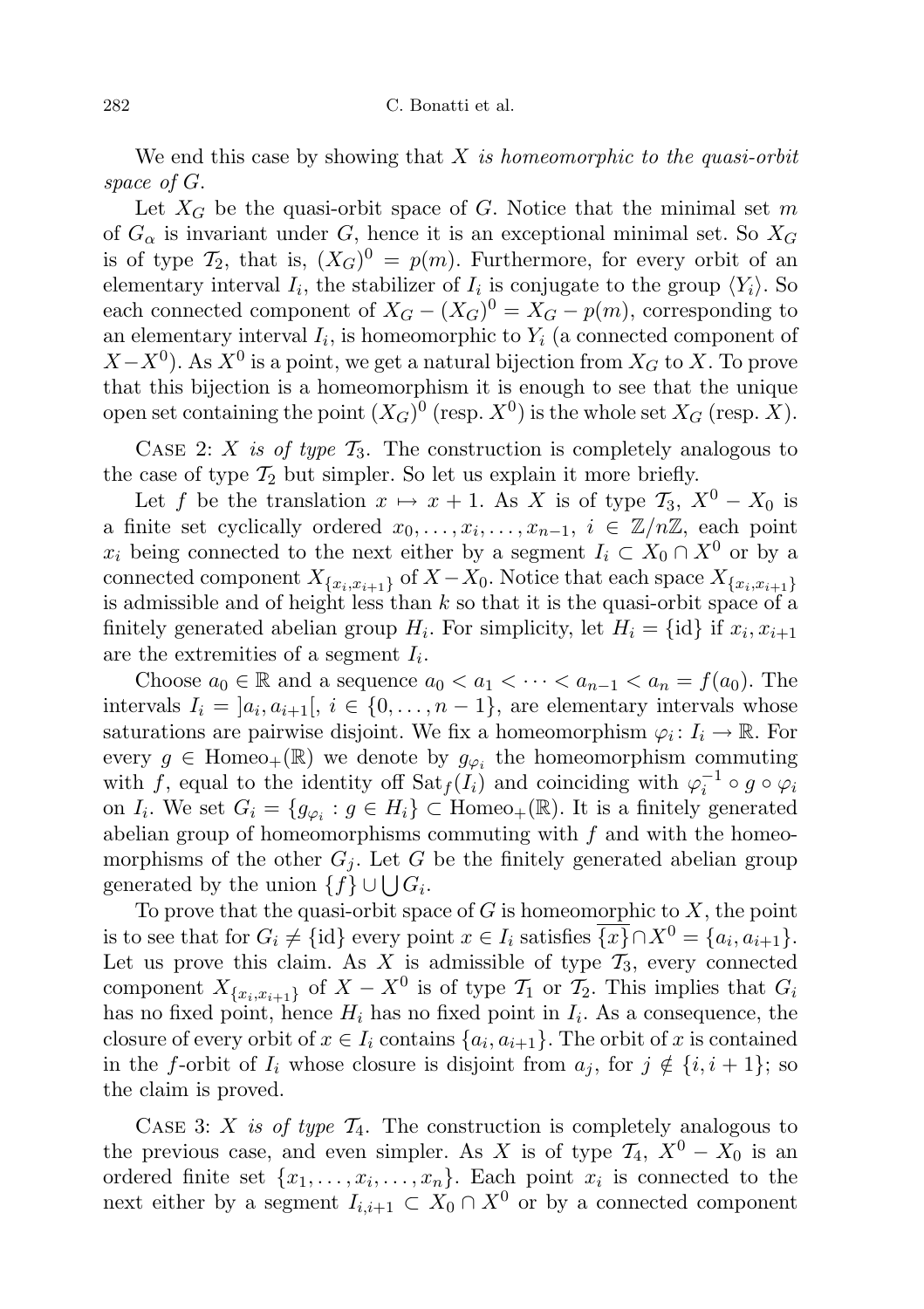$X_{\{x_i,x_{i+1}\}}$  of  $X-X^0$ . Furthermore, to  $x_1$  (resp.  $x_n$ ) is associated either a segment  $I_1 \subset X_0 \cap X^0$  or a connected component  $X_{\{x_i\}}$  of  $X - X^0$ . The spaces  $X_{\{x_i,x_{i+1}\}}$ ,  $X_{\{x_1\}}$  and  $X_{\{x_n\}}$  are all admissible and of height less than k so that they are quasi-orbit spaces of finitely generated abelian groups  $H_{i,i+1}$ ,  $H_1$  and  $H_n$  respectively.

We choose *n* points  $a_1 < \cdots < a_n$ , and for every *i* we realize  $H_{i,i+1}$ as a group of homeomorphisms of  $\mathbb R$  which is the identity off  $]a_i, a_{i+1}[$  and whose restriction to  $a_i, a_{i+1}$  is obtained by conjugacy by a homeomorphism  $\varphi_i: [a_i, a_{i+1}] \to \mathbb{R}$ . In the same way we realize  $H_1$  on  $]-\infty, a_1[$  and  $H_n$  on  $[a_n, \infty]$ . All the groups  $G_i$  obtained are finitely generated abelian and are pairwise commuting. All these groups together generate a finitely generated abelian group whose quasi-orbit space is  $X$ .

4.4. Proofs of Theorems [1.9](#page-4-2) and [1.10;](#page-4-1) Examples. Let  $G\!\subset\!\operatorname{Diff}_+^2(\mathbb R)$ be an abelian subgroup and X be its quasi-orbit space.

The basic tools for studying the orbits of G are Denjoy's theory [\[Den\]](#page-24-7) and Kopell's lemma [\[Kop\]](#page-24-2). Let us recall some basic properties that we will use here:

- $(P_1)$  every abelian subgroup  $G \subset \text{Diff}^2_+(\mathbb{R})$  admits a minimal set (see [\[Sal1\]](#page-24-8) and [\[God,](#page-24-9) Exercise 4.12]);
- $(P_2)$  for every abelian subgroup  $G \subset \text{Diff}^2_+([0,1])$  (see [\[Kop\]](#page-24-2)), either  $-G$  has a fixed point in [0, 1]; or
	- $-G$  is a cyclic group; or
	- every orbit of  $[0,1]$  is dense in  $[0,1]$ ;
- $(P_3)$  if  $G \subset \text{Diff}^2_+(\mathbb{R})$  is finitely generated then G has no exceptional minimal set;
- $(P_4)$  in [\[Ima\]](#page-24-10), Imanishi exhibits countable abelian subgroups  $G \subset$  $\text{Diff}^{2}_{+}(\mathbb{R})$  having an exceptional minimal set.

*Proof of Theorem [1.9](#page-4-2).* Since G is abelian, according to  $(P_1)$ , it has a minimal set. So it suffices to sketch a proof which consists in considering all the possible minimal sets.

CASE 1: The interior of a minimal set  $m$  is nonempty. In that case  $m = \mathbb{R}$  and X is a single point.

CASE 2: Fix( $G$ )  $\neq \emptyset$ . Let I be a connected component of  $\mathbb{R}-\mathrm{Fix}(G)$ . Let  $G_I$  be the group of diffeomorphisms of I induced by restricting the elements of G to I. Notice that G has no fixed point in I. Then, according to  $(P_2)$ , either

- $G_I$  is a cyclic group, and then all orbits of I are stable proper and  $p(I)$ is a circle in  $X^1 \cap X_0$ ; or
- every orbit of  $G_I$  is dense in I, and then  $p(I)$  is a maximal point in  $X^1$ .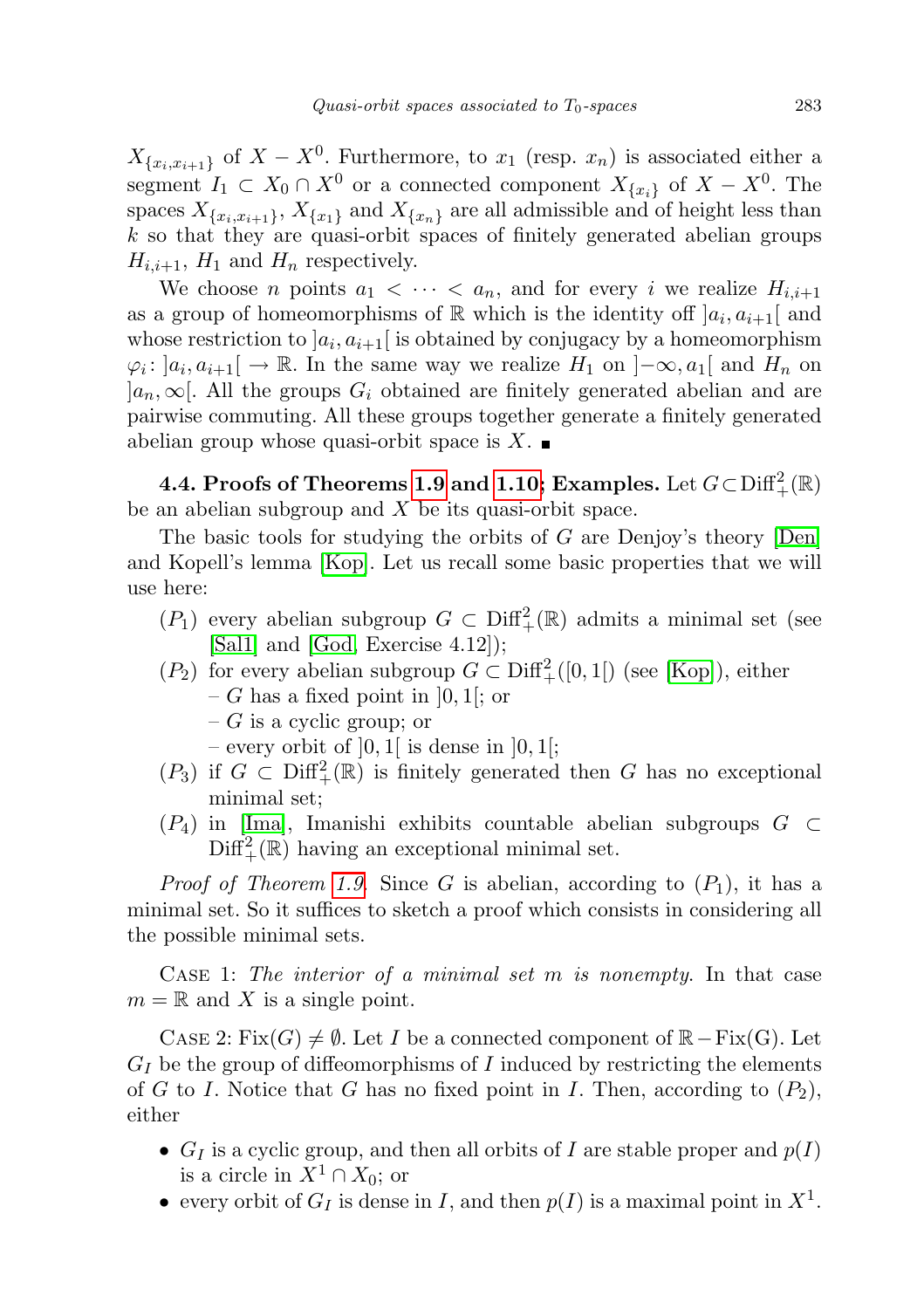#### 284 C. Bonatti et al.

CASE 3: Fix(G) =  $\emptyset$  and G admits a closed orbit  $G(x)$ . In that case there is  $g \in G$  such that  $g(x) > x$  and  $[x, g(x)]$  is an elementary interval. Let  $G_x$  be the stabilizer of x. Then  $Fix(G_x)$  corresponds to the union of all closed orbits of G. Let I be a connected component of  $\mathbb{R} - \text{Fix}(G_x)$  and let  $G_I$  denote the group of diffeomorphisms of I induced by  $G_x$ . Then  $G_I$  has no fixed point in I and exactly as in the previous case, either

- $G_I$  is a cyclic group, and then all orbits of I are stable proper and  $p(I)$ is a circle in  $X^1 \cap X_0$ ; or
- every orbit of  $G_I$  is dense in I, and  $p(I)$  is a maximal point in  $X^1$ .

CASE 4: G admits an exceptional minimal set. Denjoy's argument proves that, if G is finitely generated, then it has no exceptional minimal set. However, according to  $(P_4)$ , there are examples of abelian groups of  $C^2$ diffeomorphisms of  $\mathbb R$  having an exceptional minimal set m. Each connected component of  $\mathbb{R} - m$  is an elementary interval I, and we consider the group  $G_I$  induced by the stabilizer of  $I$ . Then either

- $G_I = \{id_I\}$  and  $p(I)$  is an interval in  $X^1 \cap X_0$ ; or
- $G_I$  is a cyclic group without fixed point, and  $p(I)$  is a circle in  $X^1 \cap X_0$ ; or
- $G_I$  is an abelian group of rank larger than 2, and all orbits of  $G_I$  are dense in I so that  $p(I)$  is a maximal point in  $X^1$ ; or
- $G_I$  admits a fixed point in I, and  $p(I)$  is homeomorphic to  $I/\widetilde{G}_I$  which has height 1, according to Case 2 above.  $\blacksquare$

The paper [\[Sal1\]](#page-24-8) builds a nonabelian countable subgroup  $G$  of  $\mathrm{Diff}_+^\infty({\mathbb R})$ without minimal set. Thus, in Theorem [1.9](#page-4-2) we need the assumption that  $G$ is abelian.

If in Theorem [1.9](#page-4-2) we assume that  $G$  is finitely generated, then we obtain the following result:

PROPOSITION 4.5. Let X be an admissible  $T_0$ -space. Then X is the quasi-orbit space of a finitely generated abelian subgroup  $G \subset \text{Diff}^2_+(\mathbb{R})$  if and only if  $\text{ht}(X) \leq 1$  and either

- X is not of type  $\mathcal{T}_2$  (i.e.  $X^0$  has more than 1 point); or
- X is of type  $\mathcal{T}_2$  and  $X^1 = X X^0$  consists of at most two connected components, which are of type  $\mathcal{T}_1$ ,  $\mathcal{T}_2$ , or  $\mathcal{T}_3$ .

Proof. For the "only if" part, notice that a finitely generated abelian group of  $C^2$ -diffeomorphisms has no exceptional minimal set (see  $(P_3)$ ). So if X is of type  $\mathcal{T}_2$ , it corresponds to a unique fixed point or a unique closed orbit. In the first case,  $X<sup>1</sup>$  has two connected components, and in the second case, it is connected. Furthermore, the group  $G_I$  corresponding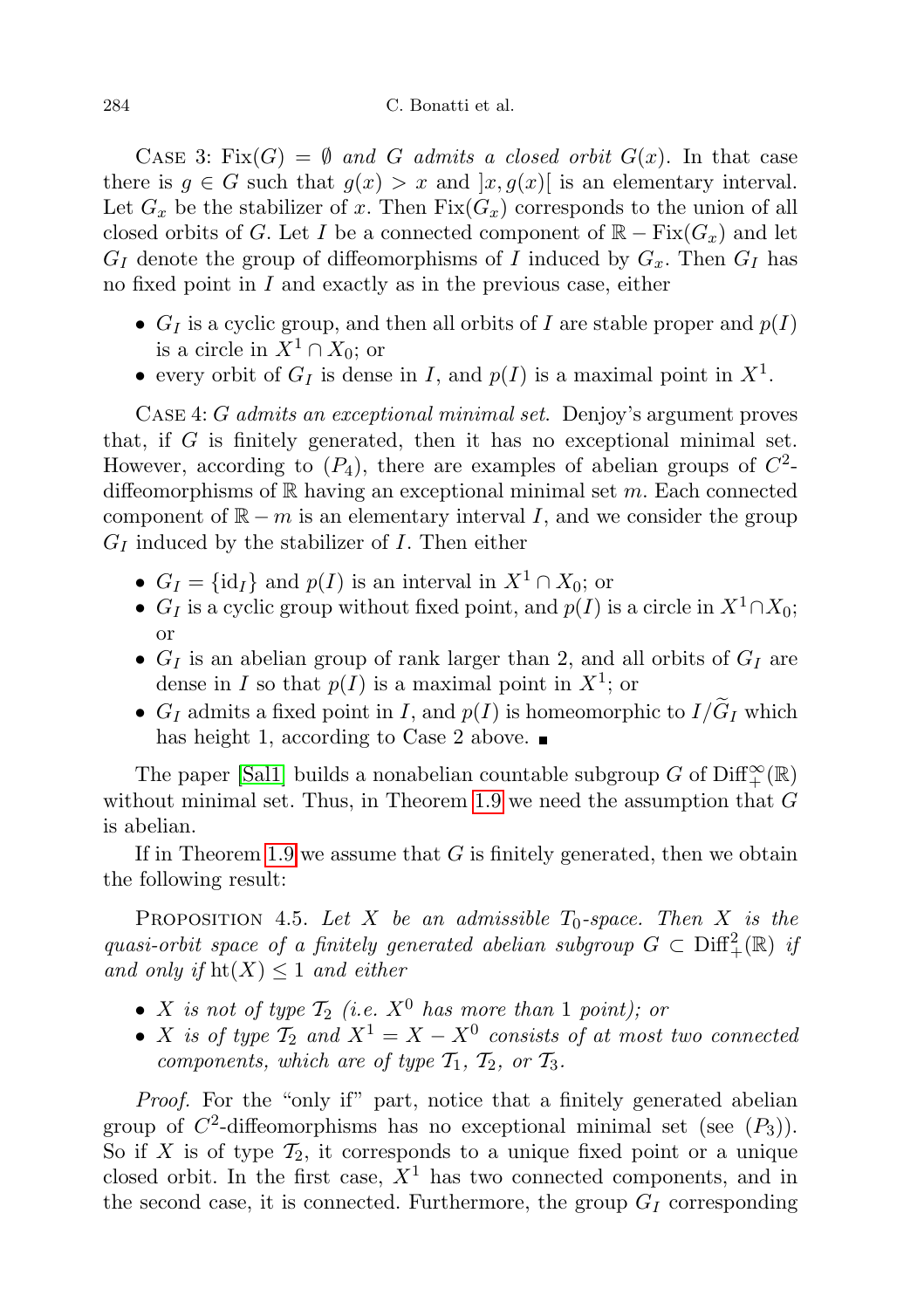to each connected component has no fixed point, so that the connected components of  $X^1$  cannot be of type  $\mathcal{T}_0$  or  $\mathcal{T}_4$ .

Conversely, if  $X$  is an admissible space satisfying the extra condition above, one easily realizes it as the quasi-orbit space of a finitely generated group of  $C^{\infty}$ -diffeomorphisms of R. This construction is analogous to the one for Theorem [1.8.](#page-4-0) We just need to choose, on each elementary interval, a diffeomorphism which extends smoothly on the extremities of the interval, the extremities being  $C^{\infty}$ -tangent to the identity: this allows us to glue the dynamics on one elementary interval with the dynamics outside the interval. We leave the precise construction to the reader.

Theorem [1.10](#page-4-1) describes the quasi-orbit spaces of subgroups  $G \subset \text{Diff}^{\omega}_+(\mathbb{R})$ of analytic diffeomorphisms. Its proof is identical to the proof of Theorem [1.9:](#page-4-2) it consists in considering all the possible minimal sets for the group  $G$ , using the following properties (which are analogous to the case of an abelian group of  $C^2$ -diffeomorphisms):

- G has at least one minimal set (see [\[God,](#page-24-9) Exercice A.12]);
- (an unpublished result of G. Hector, see for instance [\[God,](#page-24-9) Theorem A.6]) if G is a group of analytic diffeomorphisms of  $[0, \infty]$  without fixed point in  $[0, \infty)$ , then either
	- every orbit of  $x \in [0, \infty)$  is dense in  $[0, \infty)$ , or
	- $-G$  is a cyclic group.

REMARK 4.6. Notice that some admissible  $T_0$ -spaces X with  $\text{ht}(X) \leq 2$ are not the quasi-orbit space of any subgroup  $G \subset \text{Diff}^{\omega}_{+}(\mathbb{R})$ . For example, if  $X_0$  contains an interval, this means that all the elements of the group coincide with the identity on that interval. As they are analytic, they are equal to the identity map and  $X = X_0 = \mathbb{R}$ . We do not know if there are other restrictions.

Examples. The following example shows that some dynamical properties of the group can be read off from the topology of the admissible space.

1) Let  $Y = \{a, b_1, b_2, c_1, c_2\}$ , equipped with the topology defined by  ${a} = {a}$ , and for  $i = 1, 2, {b_i} = {a, b_i}$ ,  ${c_i} = {a, b_i, c_i}$  (Fig 3). Then Y is the singular part of an admissible space of type  $\mathcal{T}_2$  or  $\mathcal{T}_{4}$ . A group G such that  $X - X_0 = Y$  has necessarily a fixed point or an exceptional minimal set. Let us show this claim. Assume towards a contradiction that the point a corresponds to a closed (nonfixed) orbit. As in Section [4.2.3](#page-11-0) we can take  $g \in G$  such that  $I = [x_0, g(x_0)]$  is an elementary interval. We consider the group H induced by restricting the elements of  $G_{x_0}$  to I. The group H has no fixed point, but has two distinct minimal sets corresponding respectively to  $b_1$  and  $b_2$ . So these minimal sets correspond to closed orbits.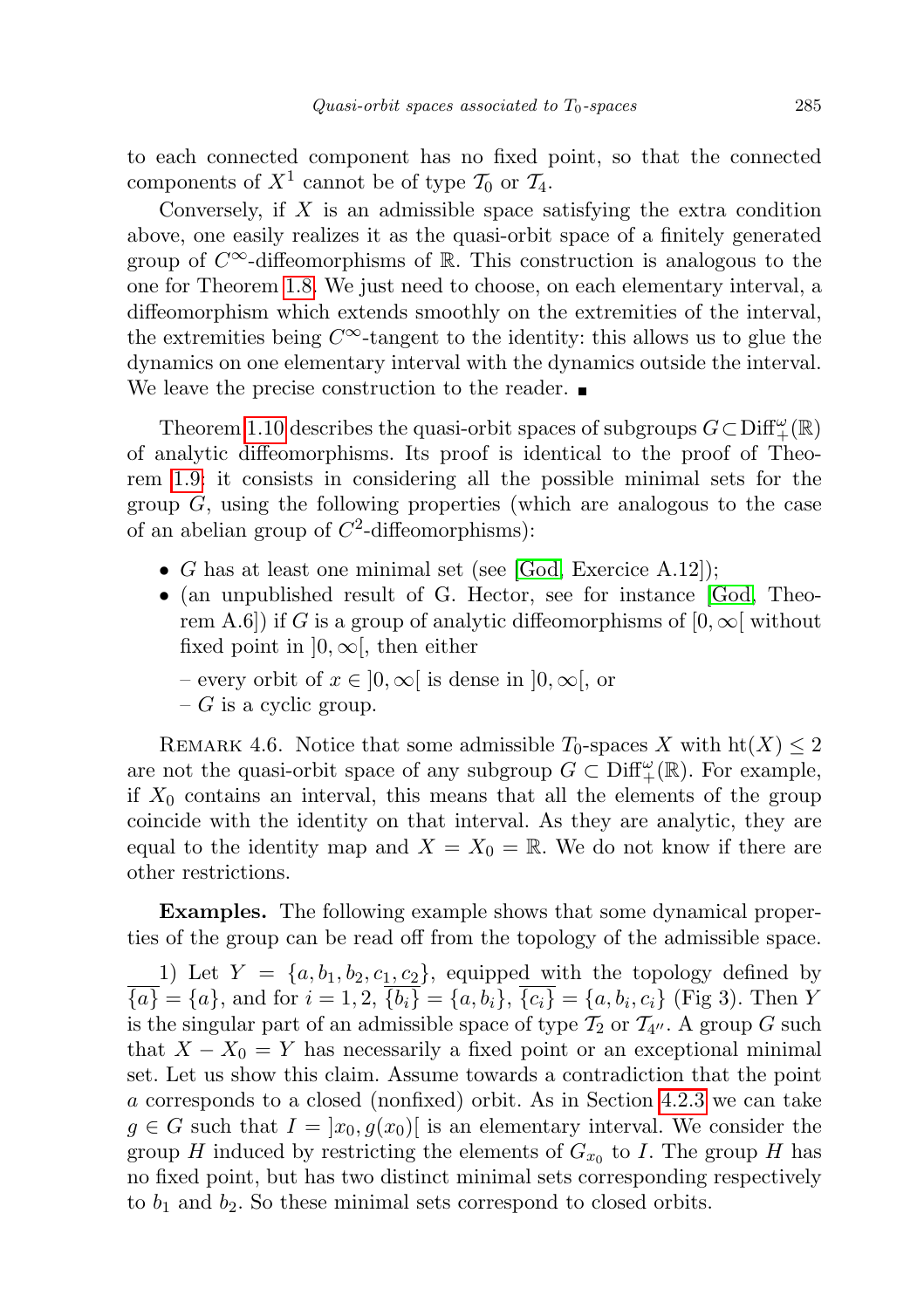So by Lemma [4.4,](#page-10-0)  $\overline{\{c_1\}}$  contains two minimal elements of  $Y - \{a\}$ , which contradicts the hypotheses.



We now present some examples of spaces  $Y$  which cannot be the singular part of an admissible space.

2) The fact that a nonminimal orbit contains in its closure at most two minimal sets implies that the set  $Y = \{a_1, a_2, a_3, b\}$  equipped with the topology defined by  $\overline{\{a_i\}} = \{a_i\}$  and  $\overline{\{b\}} = Y$  cannot be the singular part of an admissible space.



3) The fact that a nonminimal orbit of a group having closed orbits contains in its closure exactly two closed orbits implies that the set  $Y =$  ${a_1, a_2, b_1, b_2}$  equipped with the topology defined by  $\overline{\{a_i\}} = \{a_i\}$  and  $\overline{\{b_1\}} =$  ${a_1, a_2, b_1}$  and  $\overline{\{b_2\}} = {a_2, b_2}$  cannot be the singular part of the quasi-orbit space of a group without fixed point.



4) Let  $Y = \{a_1, a_2, a_3, a_4, b_1, b_2, b_3\}$ , equipped with the topology defined by  $\overline{\{a_i\}} = \overline{\{a_i\}}, \overline{\{b_1\}} = \{a_1, a_2, b_1\}, \overline{\{b_2\}} = \{a_2, a_3, b_2\}$  and  $\overline{\{b_3\}} =$  ${a_2, a_4, b_3}.$  Since  $Y_{a_2, a_4} \neq \emptyset$  (=  ${b_3}, Y$  is not the singular part of an admissible space.



Fig. 6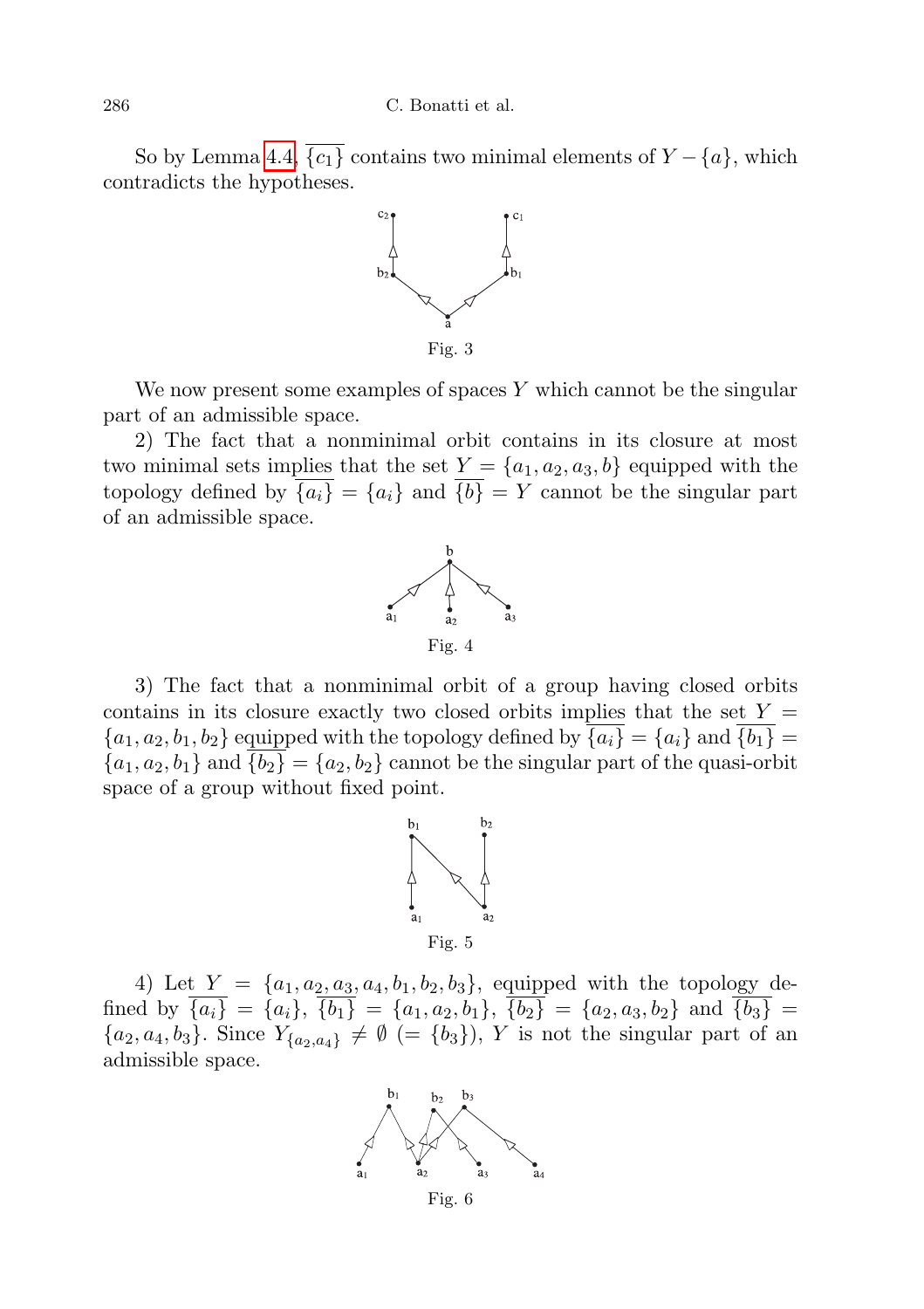**5. Codimension one foliations and finite**  $T_0$ **-spaces.** We recall that a codimension one foliation on an  $m$ -manifold  $M$  is in particular an open equivalence relation on  $M$  such that any equivalence class, called a leaf, is a weakly embedded submanifold of dimension  $m-1$ . Then we can define a proper leaf, a locally dense leaf, a class of leaves, the leaf space  $M/F$ , and the quasi-leaf space  $M/F$ .

We can exhibit an infinite countable well ordered  $T_0$ -space with only one maximal element such that every irreducible closed subset has a generic point but it cannot be the quasi-leaf space of a transversally codimension-one foliation on a closed manifold [\[BES,](#page-24-1) Example 3.10]. Yet for finite  $T_0$ -spaces, we obtain Theorem [1.11.](#page-5-0)

In this section we will prove Theorem [1.12.](#page-5-1) We first consider the case of a space  $Y$  with height 0, that is, a discrete space. We will use two lemmas:

<span id="page-20-0"></span>Lemma 5.1. There is a compact connected oriented three-manifold N such that, for any  $k \in \{1, 2, ..., \infty\}$ , there is a codimension one oriented  $C^1$ -foliation  $\mathcal{F}_k$  on N with the following properties:

- $\mathcal{F}_k$  has a unique minimal set  $m_k$ ;
- any leaf  $L\subset N-m_k$  is proper and  $\overline{L}-L=m_k$ . In particular  $\text{ht}(\mathcal{F}_k)=1$ ;
- if  $X(\mathcal{F}_k)$  is the quasi-leaf space of  $\mathcal{F}_k$  then the regular part  $X_0$  of X consists of k circles;
- for any connected component c of  $X_0$  there is a closed transversal curve  $\gamma_c$  embedded in N such that  $\gamma_c$  intersects each leaf  $L \subset p^{-1}(c)$ in exactly one point, and is disjoint from the minimal set  $m_k$  and from the leaves corresponding to the other components  $c' \neq c$  of  $X_0$ ;
- there is a closed transversal  $\gamma_{m_k}$  which intersects every leaf of  $\mathcal{F}_k$ .

*Proof.* The manifold N is the product  $S \times \mathbb{S}^1$  where S is a closed connected oriented surface of genus 2. Recall that there is an onto (surjective) homomorphism  $\rho$  from the fundamental group  $\pi_1(S)$  onto the free group  $\mathbf{F}^2$ . The foliation  $\mathcal{F}_k$  is obtained as a suspension of a morphism of  $\pi_1(S)$  in the set of diffeomorphisms of the circle  $\mathbb{S}^1$  (which factorizes through  $\rho$ ), whose image is the free group generated by:

- a diffeomorphism  $f: \mathbb{S}^1 \to \mathbb{S}^1$  having a Denjoy minimal set  $m_f$  and precisely k orbits of wandering intervals (connected components of  $\mathbb{S}^1 - m_f$ ); consider k wandering intervals  $I_1, \ldots, I_k$  which are connected components of  $\mathbb{S}^1 - m_f$ , not pairwise equivalent; hence every orbit of  $\mathbb{S}^1 - m_f$  meets  $\bigcup_{i=1}^k I_i$  in precisely one point.
- g is a diffeomorphism of  $\mathbb{S}^1$  which is the identity map off  $\bigcup_{i=1}^k I_i$  and satisfies  $g(x) > x$  for  $x \in \bigcup_{i=1}^k I_i$ .

<span id="page-20-1"></span>One easily verifies that the foliation  $\mathcal{F}_k$  has all the announced properties.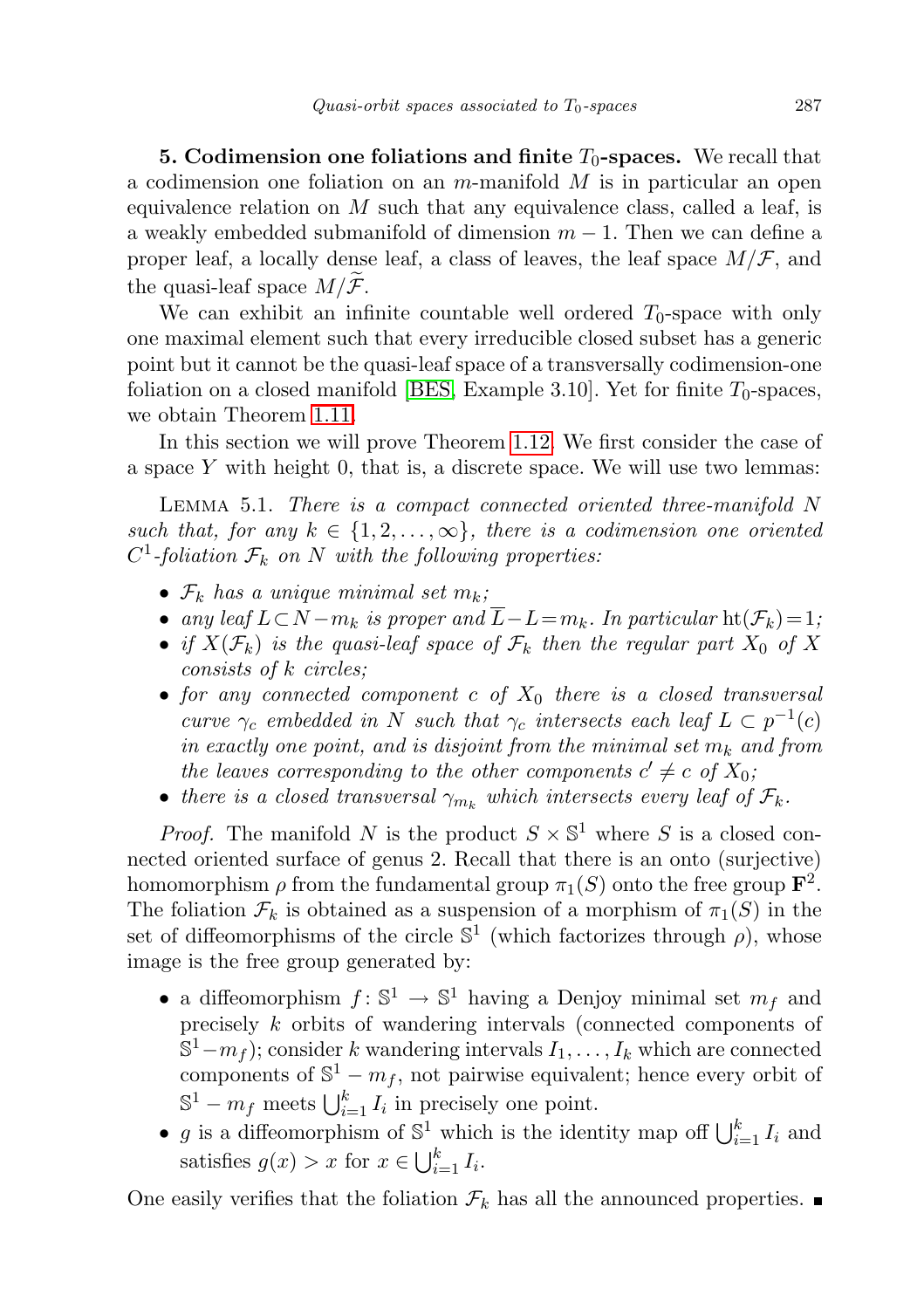LEMMA 5.2. For any integers  $l, k > 0$  there is an oriented codimension one  $C^1$ -foliation  $\mathcal{F}_{l,k}$  on a closed oriented connected three-manifold  $M_{l,k}$  with the following properties:

- (1)  $\mathcal{F}_{l,k}$  has exactly l minimal sets,  $m_1, \ldots, m_l$ ;
- (2) every leaf L contained in  $M_{l,k}$  is a proper leaf and  $\overline{L}-L$  is contained in  $\bigcup_{j=1}^{l} m_j$ , so the foliation  $\mathcal{F}_{l,k}$  has height 1;
- (3) the regular part  $X_0(\mathcal{F}_{l,k})$  of the quasi-leaf space of  $\mathcal{F}_{l,k}$  consists of precisely  $kl + 1$  circles;
- (4) for any connected component c of  $X_0(\mathcal{F}_{l,k})$ , there is a closed transversal curve  $\gamma_c$  disjoint from the leaves not in c, and intersecting each leaf in c in exactly one point;
- (5) for every j, there are k components of  $X_0(\mathcal{F}_{l,k})$  corresponding to leaves L such that  $\overline{L} - L = m_i$ ;
- (6) there is one component of  $X_0(\mathcal{F}_{l,k})$  corresponding to leaves L such that  $\overline{L} - L = \bigcup_{j=1}^{l} m_j;$
- (7) for every j there is a closed transversal  $\gamma_i$  intersecting  $m_i$  and disjoint from any  $m_{j'}$  for  $j' \neq j$ ; furthermore,  $\gamma_j$  is disjoint from every leaf L whose closure is disjoint from  $m_j$ .

*Proof.* One builds  $\mathcal{F}_{l,k}$  as follows: one considers l disjoint copies  $N_1, \ldots, N_l$  of the manifold N endowed with the foliation  $\mathcal{F}_{k+1}$  given by Lemma [5.1.](#page-20-0) In  $N_1$  we remove  $l-1$  disjoint solid tori which are small tubular neighborhoods of closed transversal curves parallel to the curve  $\gamma_{c_{k+1}}$ . In each  $N_j, j \in \{2, \ldots, l\}$ , we remove a solid torus parallel to the curve  $\gamma_{c_{k+1}}$ . Hence we get manifolds with boundary  $\tilde{N}_1$  (with  $l-1$  boundary components diffeomorphic to a torus  $\mathbb{T}^2$ , transverse to the foliation) and  $\tilde{N}_2, \ldots, \tilde{N}_l$  (with one boundary component diffeomorphic to  $\mathbb{T}^2$ , transverse to the foliation).

Now we glue each torus  $\partial \tilde{N}_j$ ,  $j \geq 2$ , to a component of  $\partial N_1$ , in order to glue the induced foliation. One gets a closed connected orientable threemanifold  $M_{l,k}$  endowed with an orientable codimension one foliation  $\mathcal{F}_{l,k}$ , which has all the announced properties (the transversal  $\gamma_i$  corresponds to the transversal curves in  $N_j$  meeting every leaf of the foliation  $\mathcal{F}_{k+1}$ ; this closed curve induces on  $M_{l,k}$  a closed transversal intersecting the minimal set  $m_j$  and disjoint from any leaf L whose closure is disjoint from  $m_j$ ).

We are now ready to prove Theorem [1.12.](#page-5-1)

*Proof.* The step  $ht(Y) = h = 0$  of this induction argument is given by Lemma [5.2.](#page-20-1)

We assume (induction hypothesis) that Theorem [1.12](#page-5-1) is proved for finite set Y' with  $\text{ht}(Y') \leq h-1$  and we consider a finite  $T_0$ -space Y with ht(Y) = h. We denote  $Y^0$  the set of height 0 points in Y, and  $Y' = Y - Y^0$ . Notice that Y' is a finite  $T_0$ -space with  $ht(Y') \leq h-1$  so that one may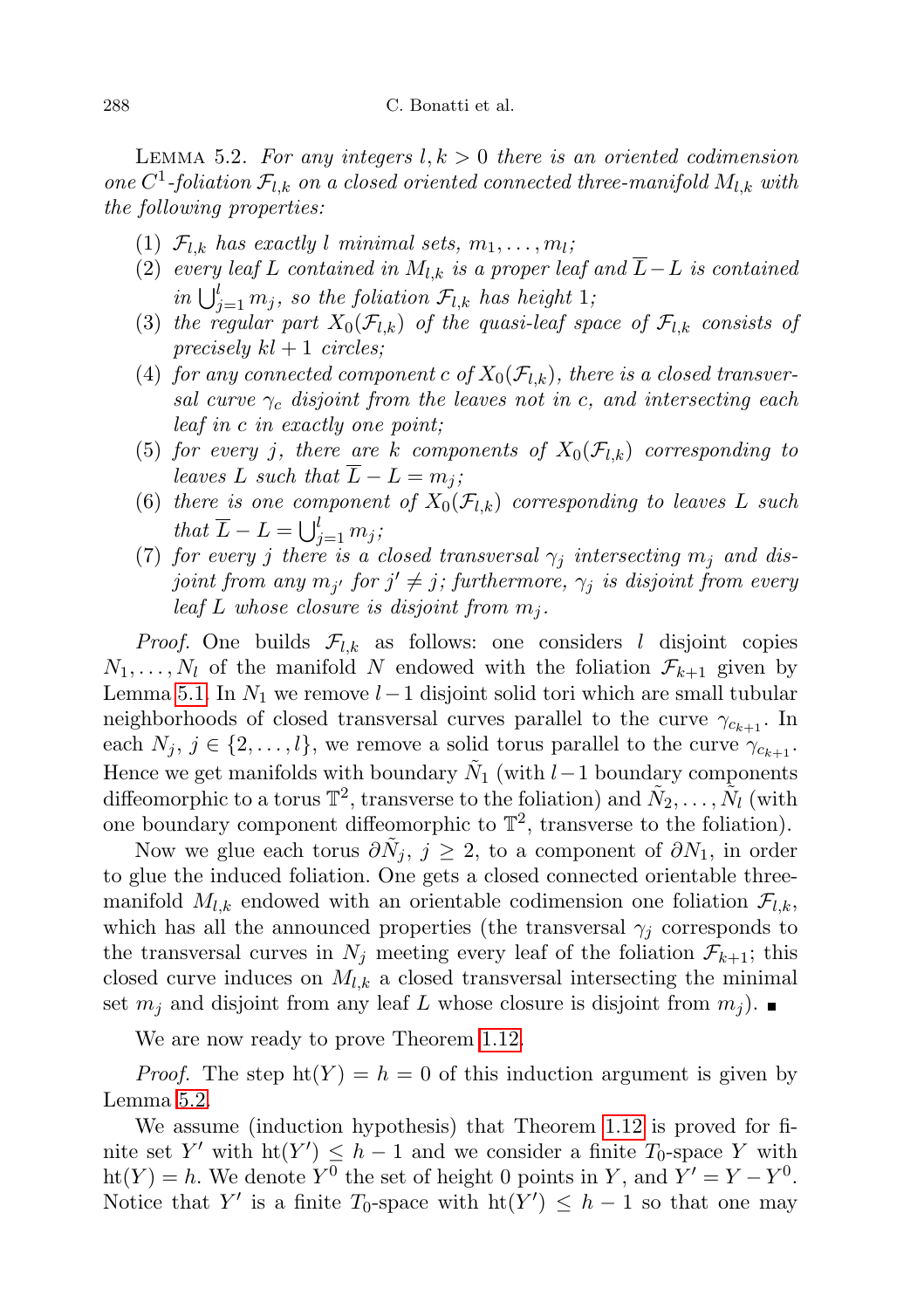apply the inductive hypothesis. We denote by  $M', \mathcal{F}'$  the closed connected oriented three-manifold endowed with an oriented codimension one foliation, associated to  $Y'$  by the inductive hypothesis.

Let l denote the cardinality of  $Y^0 = \{x_1, \ldots, x_l\}$  and k the cardinality of  $Y' = \{y_1, \ldots, y_k\}$ . We consider the foliation  $\mathcal{F}_{l,k}$  on the manifold  $M_{l,k}$  given by Lemma [5.2.](#page-20-1) We need to consider some closed transversal curves of the foliations  $\mathcal{F}'$  and  $\mathcal{F}_{l,k}$ :

- for every  $i \in \{1, ..., k\}$  we denote by  $\sigma_i$  a closed transversal of the foliation  $\mathcal{F}'$  such that a class of leaves  $y \in Y'$  meets  $\sigma_i$  if and only if  $y_i \subset \overline{y}$ ; for  $j \in \{1, ..., l\}$  we denote by  $\sigma_{j,i}$  a family of disjoint l circles parallel to  $\sigma_i$ ; hence each  $\sigma_{j,i}$  is a closed transversal of  $\mathcal{F}'$  such that a class of leaves  $y \in Y'$  meets  $\sigma_{j,i}$  if and only if  $y_i \subset \overline{y}$ ;
- for every  $j \in \{1, ..., l\}$ , we denote by  $m_j$  the minimal sets of  $\mathcal{F}_{l,k}$ , and by  $c_{j,i}, i \in \{1, \ldots, k\}$ , the k connected components of  $M_{l,k} - \bigcup_{j=1}^{l} m_j$ whose leaves L (of the foliation  $\mathcal{F}_{l,k}$ ) satisfy  $\overline{L} - L = m_j$ . We denote by  $\gamma_{j,k}$  the closed transversal curves, given by Lemma [5.2,](#page-20-1) contained in the component  $c_{j,k}$  and meeting each leaf  $L \subset c_{j,k}$  in exactly one point.

One gets the announced foliation  $\mathcal F$  by gluing  $\mathcal F'$  to  $\mathcal F_{l,k}$  according to the following rules: for any  $(j, i)$  such that the point  $y_i \in Y' \subset Y$  contains  $x_j \in Y^0 \subset Y$  in its closure  $(x_j \in \overline{y_i})$  one removes two solid tori which are small tubular neighborhoods of  $\sigma_{j,i}$  and of  $\gamma_{j,i}$ ; hence we create two boundary components diffeomorphic to  $\mathbb{T}^2$  and we glue one component to the other in order to glue  $\mathcal{F}'$  to  $\mathcal{F}_{l,k}$ .

## 6. Open problems

6.1. Quasi-orbit spaces associated to some  $T_0$ -spaces. Let Y be a  $T_0$ -space. Theorem [1.1](#page-1-1) allows us to state the following problem:

<span id="page-22-1"></span>PROBLEM 6.1. Is it possible to choose  $E$  to be compact or at least locally compact such that Y is homeomorphic to a quasi-orbit space  $E/\tilde{G}$ ?

<span id="page-22-0"></span>EXAMPLE 6.2. Let  $Y = \mathbb{N} \cup \{\omega\}$  equipped with the right topology (a basis for this topology is the family  $\{\{x, x + 1, ...\} : x \in \mathbb{N}\} \cup \{\omega\}$  [\[Bou,](#page-24-4) Chapitre I p. 89, Exercice 2. From Theorem [1.1\(](#page-1-1)a) there are a connected second countable metric space E and an abelian subgroup  $G$  of  $Homeo(E)$ such that Y is homeomorphic to the quasi-orbit space  $E/\widetilde{G}$ . [\[HS,](#page-24-0) Lemma 2.2] shows that E need not be a locally compact space; indeed,  $\mathbb{N} = Y - \{\omega\}$  is an irreducible closed subset without generic point.

According to Example [6.2,](#page-22-0) if Y is infinite then the answer to Problem [6.1](#page-22-1) is "no". It remains to study the case of  $Y$  finite.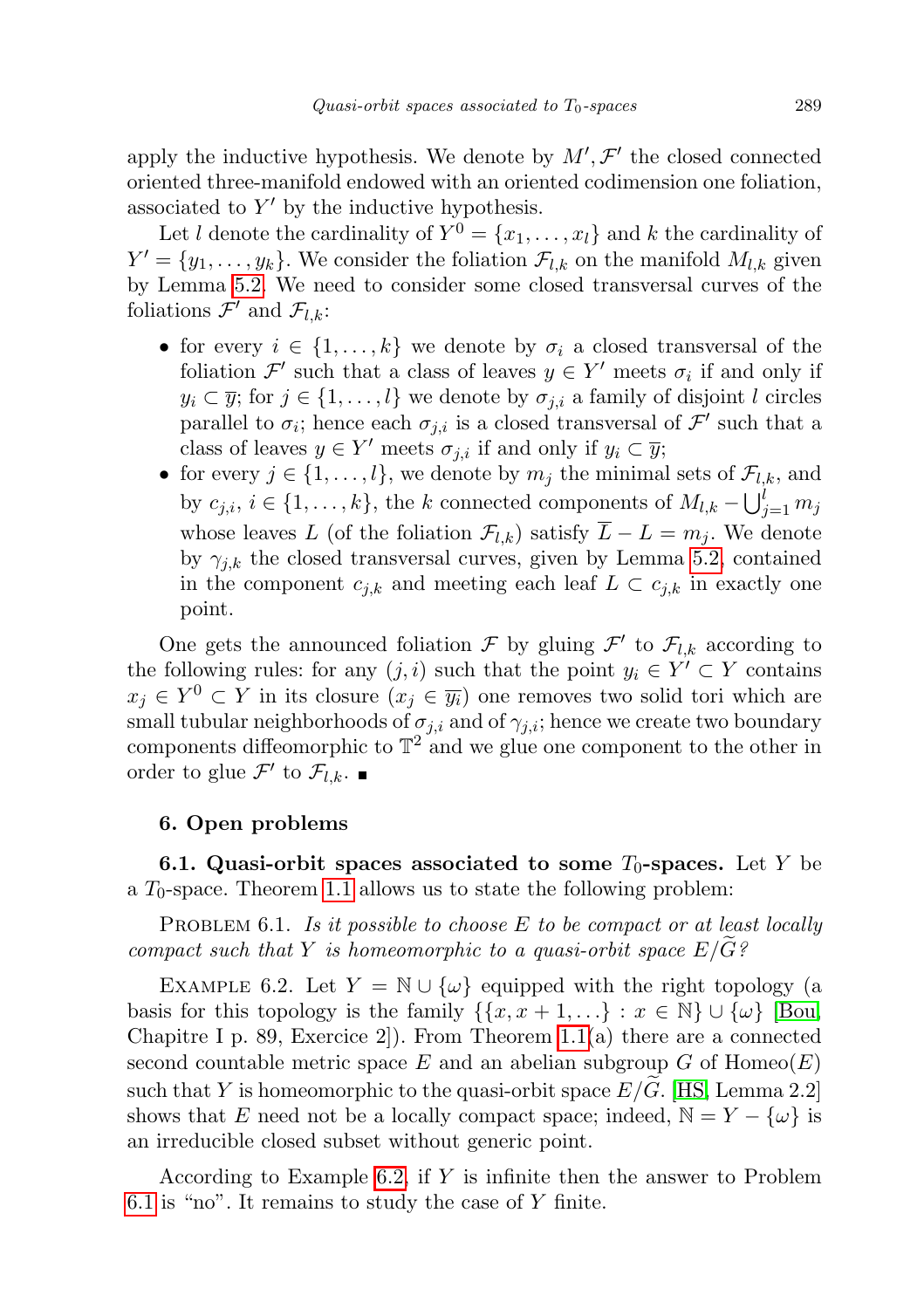We would like to know if Theorem [1.8](#page-4-0) remains true if  $G$  is a group of diffeomorphisms; more precisely:

PROBLEM 6.3. Let  $X$  be an admissible space. Does there exist a finitely generated abelian subgroup  $G \subset \text{Diff}^1_+(\mathbb{R})$  such that X is the quasi-orbit space of G?

We know that the answer to this problem is "no" if we replace  $\text{Diff}^1_{\frac{1}{\lambda}}(\mathbb{R})$ by  $\text{Diff}^2_+(\mathbb{R})$ . In fact the quasi-orbit space X of a subgroup of  $\text{Diff}^2_+(\mathbb{R})$ always has  $\text{ht}(X) \leq 2$  (see Theorem [1.9\)](#page-4-2).

PROBLEM 6.4. Let X be an admissible space. Does there exist a finitely generated subgroup  $G \subset \text{Diff}^r_+(\mathbb{R}), r > 1$ , such that X is the quasi-orbit space of G?

If the answer is "no" characterize the admissible spaces which are the quasi-orbit spaces of a subgroup  $G \subset \text{Diff}^r_+({\mathbb R}), r > 1$ .

We know that the answer to this problem is "no" if we replace  $\text{Diff}^r_+$  ( $\mathbb{R}$ ) by  $\mathrm{Diff}^{\omega}_{+}\left(\mathbb{R}\right)$  (the group of analytic diffeomorphisms). In fact the quasi-orbit space X of a subgroup of  $\mathrm{Diff}^{\omega}_{+}(\mathbb{R})$  always has  $\mathrm{ht}(X)\leq 2$  (see Theorem [1.10\)](#page-4-1).

Theorem [1.9](#page-4-2) asserts that an abelian group  $G \subset \text{Diff}^2_+(\mathbb{R})$  has  $\text{ht}(\mathbb{R}/\widetilde{G})$ ≤ 2. However, a group G with  $\text{ht}(\mathbb{R}/\widetilde{G})=2$  necessarily has an exceptional minimal set and an elementary interval I such that the induced group  $G_I$ has a fixed point. As far as we know, there are no examples available.

PROBLEM 6.5. Does there exist a group  $G \subset \text{Diff}^2_+(\mathbb{R})$  with  $\text{ht}(\mathbb{R}/\widetilde{G}) = 2\frac{\widetilde{G}}{G}$ More generally, which admissible spaces X with  $\text{ht}(X) \leq 2$  are quasiorbit spaces of groups  $G \subset \text{Diff}^2_+(\mathbb{R})$ ?

PROBLEM 6.6. Which admissible spaces X with  $\text{ht}(X) \leq 2$  are quasiorbit spaces of (finitely generated or not) subgroups  $G \subset \text{Diff}^{\omega}_{+}(\mathbb{R})$ ?

6.2. Codimension one foliations and  $T_0$ -spaces. Theorem [1.11](#page-5-0) shows that every finite  $T_0$ -space is always the singular part of the quasi-leaf space of a codimension one  $C^1$ -foliation.

**PROBLEM 6.7.** Characterize the finite  $T_0$ -spaces which are the singular part of the quasi-leaf space of a codimension one C<sup>r</sup>-foliation ( $r \geq 2$ ).

PROBLEM 6.8. Characterize the  $T_0$ -spaces with finite singular part which are the quasi-leaf space of a codimension one foliation.

Acknowledgements. This research is supported by the research unit "Dynamical Systems and Combinatorics" (Facult´e des Sciences de Sfax, Tunisia), l'Institut de Math´ematiques de Bourgogne, Dijon, France, and the cooperation DGRSRT-CNRS. The authors gratefully acknowledge helpful corrections, comments and suggestions of the referee.